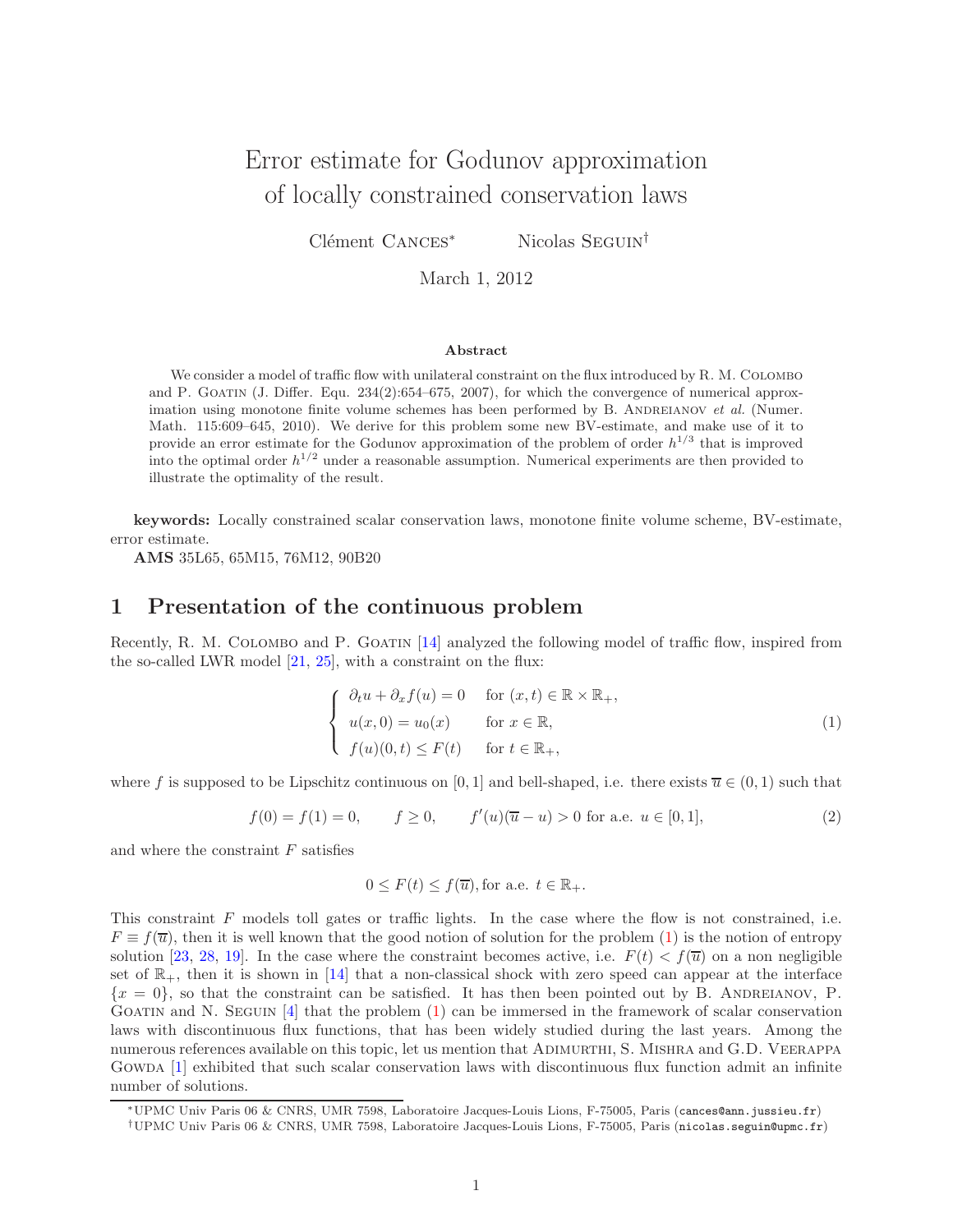More precisely, we look for solutions of

<span id="page-1-2"></span>
$$
\begin{cases}\n\partial_t u + \partial_x f(u) = 0 & \text{for } (x, t) \in \mathbb{R} \times \mathbb{R}_+, \\
u(x, 0) = u_0(x) & \text{for } x \in \mathbb{R},\n\end{cases}
$$
\n(3)

that satisfy the usual entropy criterion away from the interface, i.e. such that

<span id="page-1-0"></span>
$$
\partial_t |u - \kappa| + \partial_x \Phi_\kappa(u) \le 0, \text{ in } \mathcal{D}'([0, +\infty) \times \mathbb{R}_+), \tag{4}
$$

where

<span id="page-1-7"></span>
$$
\Phi_{\kappa}(u) = \text{sign}(u - \kappa)(f(u) - f(\kappa)).\tag{5}
$$

We also require the continuity of the flux at  $\{x = 0\}$ , yielding the Rankine-Hugoniot condition

<span id="page-1-3"></span>
$$
f(u_L) = f(u_R),\tag{6}
$$

where  $u<sub>L</sub>$  and  $u<sub>R</sub>$  respectively denote the one-sided traces of u on  $\{x = 0\}$  from  $\{x < 0\}$  and  $\{x > 0\}$ , i.e.

<span id="page-1-1"></span>
$$
u_L(t) = \lim_{\epsilon \to 0^+} \frac{1}{\epsilon} \int_{-\epsilon}^0 u(x, t) dx, \qquad u_R(t) = \lim_{\epsilon \to 0^+} \frac{1}{\epsilon} \int_0^{\epsilon} u(x, t) dx.
$$
 (7)

Note that, following E. Yu. PANOV [\[24\]](#page-23-4), since the flux function f is non constant on any interval and since the solution u satisfies [\(4\)](#page-1-0), then the traces  $u_{L,R}$  defined by [\(7\)](#page-1-1) exist for almost all  $t > 0$ .

As it was first noticed in [\[1\]](#page-22-3), uniqueness of the solution of  $(3)$ – $(6)$  fails since some *undercompressive shocks* can be generated by the interface  $\{x = 0\}$ , yielding an infinite number of solutions. More precisely, define

$$
\mathcal{U} = \left\{ (A, B) \in [0, 1]^2 \mid f(A) = f(B), A \ge \overline{u} \text{ and } B \le \overline{u} \right\}
$$

the set of all the possible stationary undercompressive shocks. For all  $(A, B) \in \mathcal{U}$ , the piecewise constant function

<span id="page-1-4"></span>
$$
x \mapsto A \mathbb{1}_{x<0}(x) + B \mathbb{1}_{x>0}(x) \tag{8}
$$

is a steady solution to the problem  $(3)$ – $(6)$ , being a usual entropy solution in the sense of [\[19,](#page-22-1) [23\]](#page-23-2) if and only if  $A = B = \overline{u}$ . It has been emphasized in [\[5\]](#page-22-4) that for all  $(A, B) \in \mathcal{U}$ , there exists a unique  $L^1$ -contraction semi-group such that  $(8)$  is a solution to the problem. Reciprocally, given a time independent  $L^1$ -contraction semi-group for the problem  $(3)$ – $(6)$ , there exists a unique  $(A, B) \in \mathcal{U}$  such that  $(8)$  is a solution to the problem. Let u be the solution of  $(3)$ – $(6)$  belonging to this latter  $L^1$ -contraction semi-group, then its one-sided traces satisfy

$$
\Phi_B(u_R(t)) - \Phi_A(u_L(t)) \le 0, \quad \text{ for a.e. } t > 0.
$$

Moreover, it has been pointed out in [\[3\]](#page-22-5) that

$$
f(u_L) = f(u_R) \le f(A) = f(B) \quad \text{ for a.e. } t > 0,
$$

so that the choice of  $(A, B) \in \mathcal{U}$  enforces a constraint on the flux at the interface.

Symmetrically, let  $F \in L^{\infty}(\mathbb{R}_{+};[0, f(\overline{u})])$ , then there exists a unique couple  $(A, B) \in (L^{\infty}(\mathbb{R}_{+};[0, 1]))^{2}$ such that

<span id="page-1-8"></span><span id="page-1-5"></span>
$$
A(t) \ge \overline{u} \quad (\text{resp. } B(t) \le \overline{u}), \qquad F(t) = f(A(t)) = f(B(t)). \tag{9}
$$

Obviously,  $(A(t), B(t)) \in \mathcal{U}$  for a.e.  $t > 0$ .

**Definition 1.1** Let  $F \in L^{\infty}(\mathbb{R}_{+}; [0, f(\overline{u})])$ , and let  $A, B \in L^{\infty}(\mathbb{R}_{+})$  be defined almost everywhere by [\(9\)](#page-1-5), then the subset  $\mathcal{G}^*(t)$  of  $[0,1]^2$ , defined by: for a.e.  $t > 0$ ,

$$
\mathcal{G}^*(t) = \left\{ (c_L, c_R) \in [0, 1]^2 \mid f(c_L) = f(c_R) \text{ and } \Phi_{B(t)}(c_R) - \Phi_{A(t)}(c_L) \le 0 \right\}.
$$

is said to be the  $L^1$ -dissipative (dual) germ corresponding to F.

We refer to  $[5]$  for an extensive discussion about the notion of  $L^1$ -dissipative germs and to  $[3]$  for a discussion on the correspondence between constraining the flux and choosing an undercompressive shock.

<span id="page-1-6"></span>We focus now on the characterization of the relevant solution to  $(1)$ .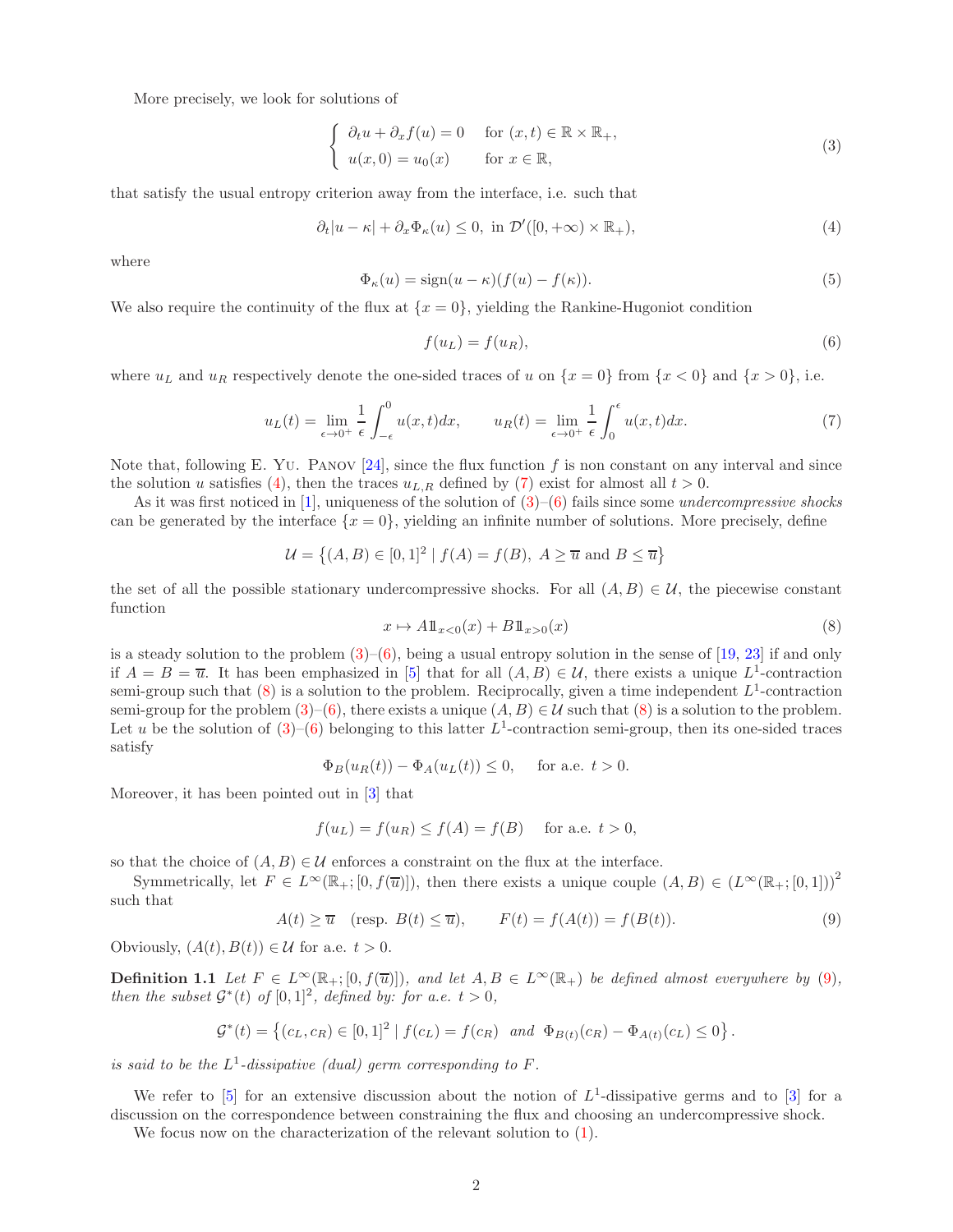**Definition 1.2** A function  $u \in L^{\infty}(\mathbb{R} \times \mathbb{R}_{+}; [0, 1])$  is said to be a solution of the problem [\(1\)](#page-0-0) if:

[1](#page-2-0). for all  $\kappa \in [0,1]$ , for all  $\psi \in \mathcal{D}^+(\mathbb{R} \times \mathbb{R}_+)^1$  such that  $\psi(0, \cdot) = 0$ ,

<span id="page-2-2"></span>
$$
\int_0^{+\infty} \int_{\mathbb{R}} |u(x,t) - \kappa| \partial_t \psi(x,t) dx dt + \int_{\mathbb{R}} |u_0(x) - \kappa| \psi(x,0) dx + \int_0^{+\infty} \int_{\mathbb{R}} \Phi_\kappa(u)(x,t) \partial_x \psi(x,t) dx dt \ge 0;
$$
\n(10)

2. for almost every  $t \in \mathbb{R}_+$ , the one-sided traces  $(u_L(t), u_R(t))$  belong to  $\mathcal{G}^*(t)$ .

Remark 1.1 Three equivalent notions of solutions to the problem [\(1\)](#page-0-0), among which the previous one, are proposed in  $[4]$ . Here, we choose to focus on only one of them, which is the only one that we will use in the sequel.

Let us describe now the L<sup>1</sup>-dissipative germ  $\mathcal{G}^*$  involved in the problem [\(1\)](#page-0-0). Given a constraint  $F \in$  $L^{\infty}(\mathbb{R}_+,[0, f(\overline{u})])$  and A, B the functions defined by [\(9\)](#page-1-5), then following [\[4\]](#page-22-2), the L<sup>1</sup>-dissipative germ  $\mathcal{G}^*$ corresponding to the problem [\(1\)](#page-0-0), represented in Figure [1,](#page-2-1) can be split into three parts

$$
\mathcal{G}^*(t) = \mathcal{G}_1(t) \cup \mathcal{G}_2(t) \cup \mathcal{G}_3(t),
$$

where

- $\mathcal{G}_1(t) = (A(t), B(t))$  corresponds to the unique undercompressive shock allowed at time  $t > 0$ ;
- $G_2(t) = \{(c, c) \in [0, 1]^2 \mid f(c) \leq F(t)\}\)$  corresponds to a continuous solution across the interface and a flux satisfying the constraint;
- $\mathcal{G}_3(t) = \{(c_L, c_R) \in [0, 1]^2 \mid c_L \leq \overline{u}, c_R \geq \overline{u} \text{ and } f(c_L) = f(c_R) \leq F(t)\}\)$  correspond to the compressive stationary shocks satisfying the constraint.



<span id="page-2-1"></span>Figure 1: Left: graphical representation of the values  $A(t)$  and  $B(t)$  corresponding to the constraint  $F(t)$ . Right: graphical representation of the corresponding  $L^1$ -dissipative germ  $\mathcal{G}^*(t)$ .

We now state the existence and uniqueness result for the solution  $u$  of the problem  $(1)$  whose proof is detailed in  $[14, 4]$  $[14, 4]$ . The time continuity of the solution u prescribed below is a consequence of the result stated in [\[11\]](#page-22-6).

**Theorem 1** ([\[14,](#page-22-0) [4\]](#page-22-2)) Let  $u_0 \in L^{\infty}(\mathbb{R};[0,1])$ , and let  $F \in L^{\infty}(\mathbb{R}_+;[0, f(\overline{u})])$ , then there exists a unique u solution to the problem [\(1\)](#page-0-0) in the sense of the Definition [1.2,](#page-1-6) which furthermore can be assumed to belong to  $\mathcal{C}(\mathbb{R}_+, L^1_{loc}(\mathbb{R}))$ . Moreover, if v is another solution corresponding to the initial data  $v_0 \in L^{\infty}(\mathbb{R};[0,1])$  such that  $(u_0 - v_0) \in L^1(\mathbb{R})$ , then one has, for all  $t \in \mathbb{R}_+$ ,

$$
||u(\cdot,t)-v(\cdot,t)||_{L^1(\mathbb{R})}\leq ||u_0-v_0||_{L^1(\mathbb{R})}.
$$

<span id="page-2-0"></span><sup>&</sup>lt;sup>1</sup>The set  $\mathcal{D}^+(\mathbb{R} \times \mathbb{R}_+)$  denotes the space of  $\mathcal{C}^{\infty}(\mathbb{R} \times \mathbb{R}_+;\mathbb{R}_+)$  functions with compact support.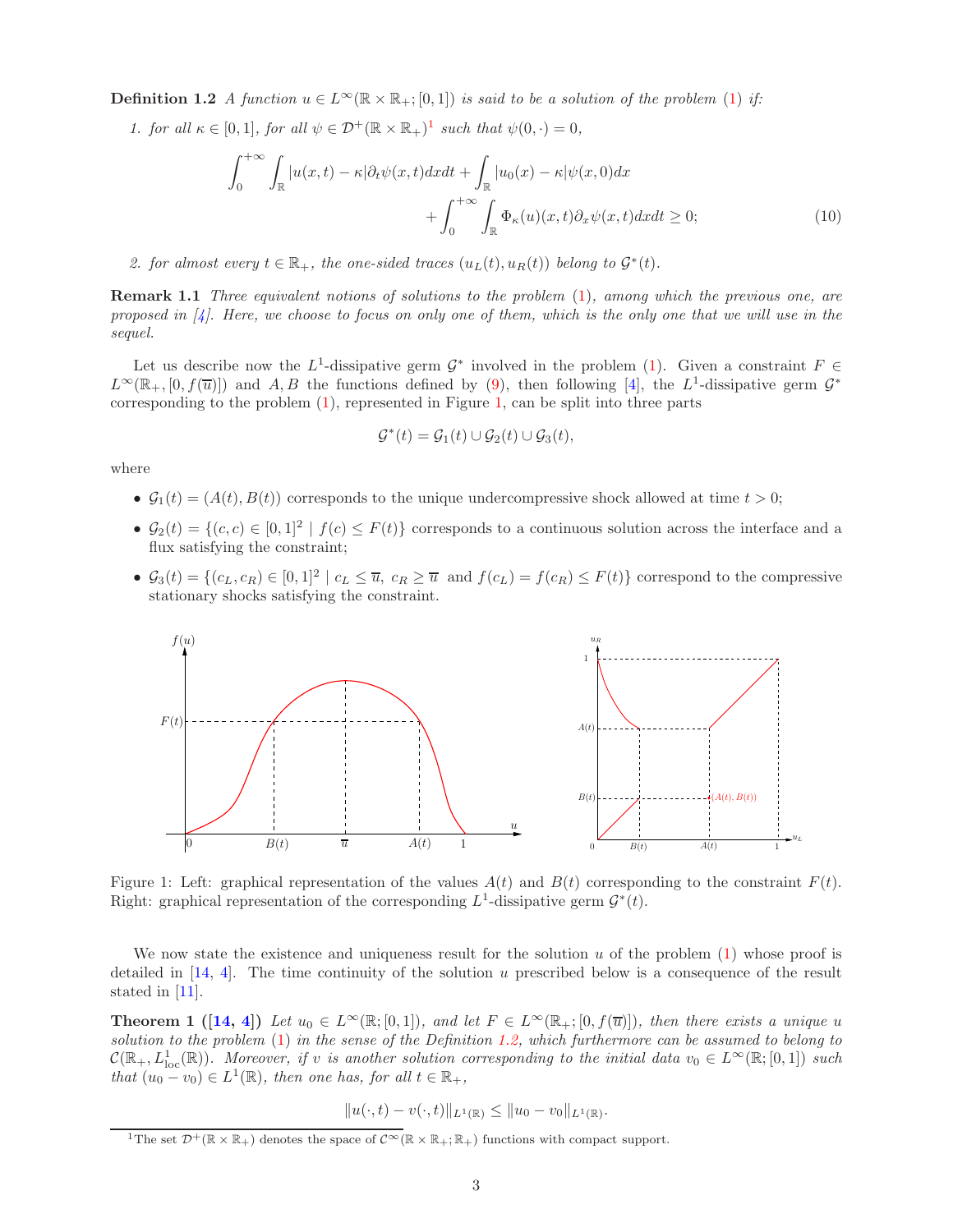## 2 Godunov approximation of the problem and main result

#### 2.1 The Godunov approximation

In this section, we introduce the Godunov approximation of the problem [\(1\)](#page-0-0). For the sake of simplicity, we choose to deal with uniform discretizations of  $\mathbb{R} \times \mathbb{R}_+$ . Nevertheless, note that all the following results can be adapted to the case of non-uniform discretizations.

Let  $h > 0$  the space step, we denote, for all  $i \in \mathbb{Z}$ ,

$$
x_i = ih
$$
,  $x_{i+1/2} = (i + 1/2)h$  and  $u_{i+1/2}^0 = \frac{1}{h} \int_{x_i}^{x_{i+1}} u_0(x) dx$ .

Let  $k > 0$  the time step, we denote by  $t^n = nk$   $(n \in \mathbb{N})$ , and by

<span id="page-3-3"></span>
$$
F^{n} = \frac{1}{k} \int_{t^{n}}^{t^{n+1}} F(t)dt, \quad A^{n} = \max\{s \in [0, 1] \mid f(s) = F^{n}\}, \quad B^{n} = \min\{s \in [0, 1] \mid f(s) = F^{n}\}.
$$
 (11)

Note that  $F^n \leq f(\overline{u}) \ (n \in \mathbb{N}).$ 

We define the constrained Godunov scheme by

<span id="page-3-2"></span>
$$
\frac{u_{i+1/2}^{n+1} - u_{i+1/2}^n}{k}h + G_{i+1}^n(u_{i+1/2}^n, u_{i+3/2}^n) - G_i^n(u_{i-1/2}^n, u_{i+1/2}^n) = 0,\tag{12}
$$

where  $G_i^n$  is the Godunov numerical flux through the edge  $x_i$ , given by

• the classical Godunov numerical flux G if  $i \neq 0$ , i.e.

<span id="page-3-1"></span>
$$
G_i^n(a, b) = G(a, b) = \min\left(f(\min\{a, \overline{u}\}), f(\max\{\overline{u}, b\})\right) = \begin{cases} \min_{s \in [a, b]} f(s) & \text{if } a \le b, \\ \max_{s \in [b, a]} f(s) & \text{if } b \le a; \end{cases}
$$
(13)

• the constrained Godunov numerical flux  $G_0^n$  if  $i = 0$ , i.e.

<span id="page-3-0"></span>
$$
G_0^n(a, b) = \min(F^n, G(a, b)),
$$
\n(14)

as proposed in [\[4\]](#page-22-2).

Proposition 2.1 The constrained Godunov numerical flux [\(14\)](#page-3-0) coincides with the classical Godunov numerical flux for the constrained problem, i.e.  $f(U(0; a, b))$  where  $U(x/t; a, b)$  is the self-similar solution of the constrained Riemann problem (described in  $\left[14\right]$ ).

*Proof:* Consider  $u_0(x) = a \mathbb{1}_{x>0} + b \mathbb{1}_{x>0}$ . First, solving the Riemann problem without constraint, i.e.

$$
\begin{cases} \n\partial_t v + \partial_x f(v) = 0 & \text{in } \mathbb{R} \times \mathbb{R}_+, \\ \nv_{|_{t=0}} = a \mathbb{1}_{x<0} + b \mathbb{1}_{x>0} & \text{in } \mathbb{R} \n\end{cases}
$$

provides that either the solution v is continuous at  $x = 0$  and  $t > 0$ , with  $v(0, t) = c$  that does not depend on t, or we have an compressive shock  $f(a) = f(b)$  and  $a < b$ . In any case, the solution is self-similar, yielding that  $t \mapsto f(v)(0, t)$  is constant on  $(0, +\infty)$ , and is exactly given by the formula [\(13\)](#page-3-1).

Assume first that  $f(v)(0,t) \leq F^n$ , then, clearly, v satisfies [\(10\)](#page-2-2). Moreover,  $(v(0^-, t), v(0^+, t))$  either belongs to  $G_2(t)$  or  $G_3(t)$  (that do not depend on time, since we consider here the constraint  $F \equiv F^n$ ). Therefore, v is the unique solution of the problem [\(1\)](#page-0-0) for the constant constraint  $F \equiv F^n$ .

Assume now that  $f(v(0, t)) > F<sup>n</sup>$ , then one deduces from the formula [\(13\)](#page-3-1) and from the fact that f is bell-shaped [\(2\)](#page-0-1) that  $a \geq B^n$  and  $b \leq A^n$ . In this case, define u as the solution of two distinct initial boundary value problems

$$
\left\{\begin{array}{ll}\partial_t u + \partial_x f(u) = 0 & \text{ in }\mathbb{R}_-\times\mathbb{R}_+\\ u_{|_{t=0}} = a & \text{ in }\mathbb{R}_-\end{array}\right. \qquad \left\{\begin{array}{ll}\partial_t u + \partial_x f(u) = 0 & \text{ in }\mathbb{R}_+\times\mathbb{R}_+\\ u_{|_{t=0}} = b & \text{ in }\mathbb{R}_+\end{array}\right.
$$
\n
$$
\left\{\begin{array}{ll}\partial_t u + \partial_x f(u) = 0 & \text{ in }\mathbb{R}_+\times\mathbb{R}_+\\ u_{|_{t=0}} = b & \text{ in }\mathbb{R}_+\end{array}\right.
$$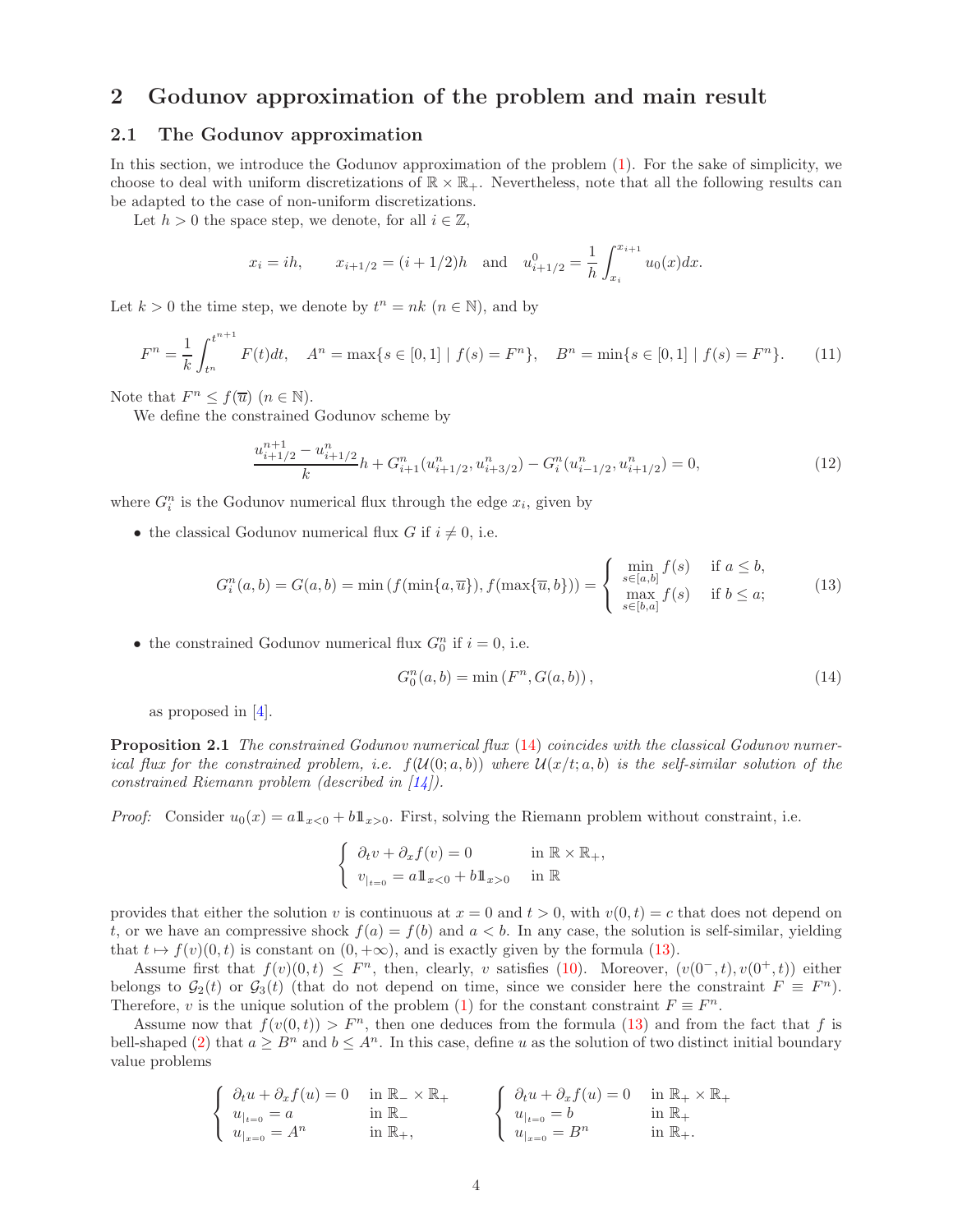Since  $a \geq B^n$  (respectively  $b \leq A^n$ ), the wave connecting a to  $A^n$  (resp.  $B^n$  to b) has a non-positive (resp. non-negative) speed, so that the boundary condition is fulfilled in a strong sense in each case. Clearly, u satisfies [\(10\)](#page-2-2), and its traces on the interface belong to  $G_3(t)$ , thus u is the unique solution to the problem [\(1\)](#page-0-0) for the constant constraint  $F \equiv F<sup>n</sup>$ , and the flux at the interface is exactly given by F  $n$ .

All along this paper, we assume that the following CFL condition is fulfilled:

<span id="page-4-1"></span>
$$
\frac{2L_f k}{h} \le 1,\tag{15}
$$

and also that the time step is bounded, let say, without loss of generality,

<span id="page-4-5"></span>
$$
k \le 1. \tag{16}
$$

<span id="page-4-3"></span>**Definition 2.1** We denote by  $u_h$  the so-called approximate solution, defined almost everywhere by

 $u_h(x,t) = u_{i+1/2}^n$  if  $(x,t) \in (x_i, x_{i+1}) \times [t^n, t^{n+1}).$ 

<span id="page-4-0"></span>We now state the  $L^{\infty}$  stability of the scheme. We refer to [\[4,](#page-22-2) Proposition 4.2] for the proof of Proposition [2.2.](#page-4-0)

Proposition 2.2 Under the CFL condition  $(15)$ , then

$$
0 \le u_h \le 1 \quad a.e. \ in \ \mathbb{R} \times \mathbb{R}_+.
$$

## <span id="page-4-6"></span>2.2 Approximate traces on the interface

In this section, we seek to introduce, for all  $n \in \mathbb{N}$ , two artificial approximate traces  $u_L^n, u_R^n$  such that  $(u_L^n, u_R^n)$ belongs to the approximate germ  $\mathcal{G}^n$ , defined by

$$
\mathcal{G}^n = \mathcal{G}^n_1 \cup \mathcal{G}^n_2
$$

with

$$
\mathcal{G}_1^n = (A^n, B^n), \qquad \mathcal{G}_2^n = \{ (c, c) \in [0, 1]^2 \mid f(c) < F^n \},
$$

<span id="page-4-4"></span>and then to derive some properties on them.

**Proposition 2.3** For all  $n \in \mathbb{N}$ , there exists  $(u_L^n, u_R^n) \in \mathcal{G}^n$  such that

<span id="page-4-2"></span>
$$
G_0^n(u_{-1/2}^n, u_{1/2}^n) = G(u_{-1/2}^n, u_L^n) = G(u_R^n, u_{1/2}^n) = f(u_L^n) = f(u_R^n). \tag{17}
$$

In the case where  $G(u_{-1/2}^n, u_{1/2}^n) < F^n$ , one has either  $u_L^n = u_R^n = u_{-1/2}^n$  or  $u_L^n = u_R^n = u_{1/2}^n$ . Moreover, the case  $u_L^n = A^n$  and  $u_R^n = B^n$  only occurs when  $u_{1/2}^n \leq A^n$  and  $u_{-1/2}^n \geq B^n$ .

Proof: We can prove the above Proposition by a case by case study. For reader's convenience, we drop the index n. Let  $u_{-1/2}$  and  $u_{1/2}$  belong to [0, 1], then we define by  $u_{-1/2}^* \in [\overline{u}, 1]$  and  $u_{1/2}^* \in [0, \overline{u}]$  by

$$
f(u_{-1/2}^*) = f(u_{-1/2}), \qquad f(u_{1/2}^*) = f(u_{1/2}).
$$

1. Assume that  $0 \le u_{-1/2} < B$ .

- (a) If  $u_{1/2} \le u_{-1/2}^*$ , then  $u_L = u_R = u_{-1/2}$  satisfies [\(17\)](#page-4-2).
- (b) If  $u_{1/2} > u_{-1/2}^*$ , then  $u_L = u_R = u_{1/2}$  satisfies [\(17\)](#page-4-2).
- 2. Assume that  $B \leq u_{-1/2} \leq 1$ .
	- (a) If  $0 \le u_{1/2} \le A$ , then  $u_L = A$  and  $u_R = B$  satisfies [\(17\)](#page-4-2).
	- (b) If  $A < u_{1/2} \le 1$ , then  $u_L = u_R = u_{1/2}$  satisfies [\(17\)](#page-4-2).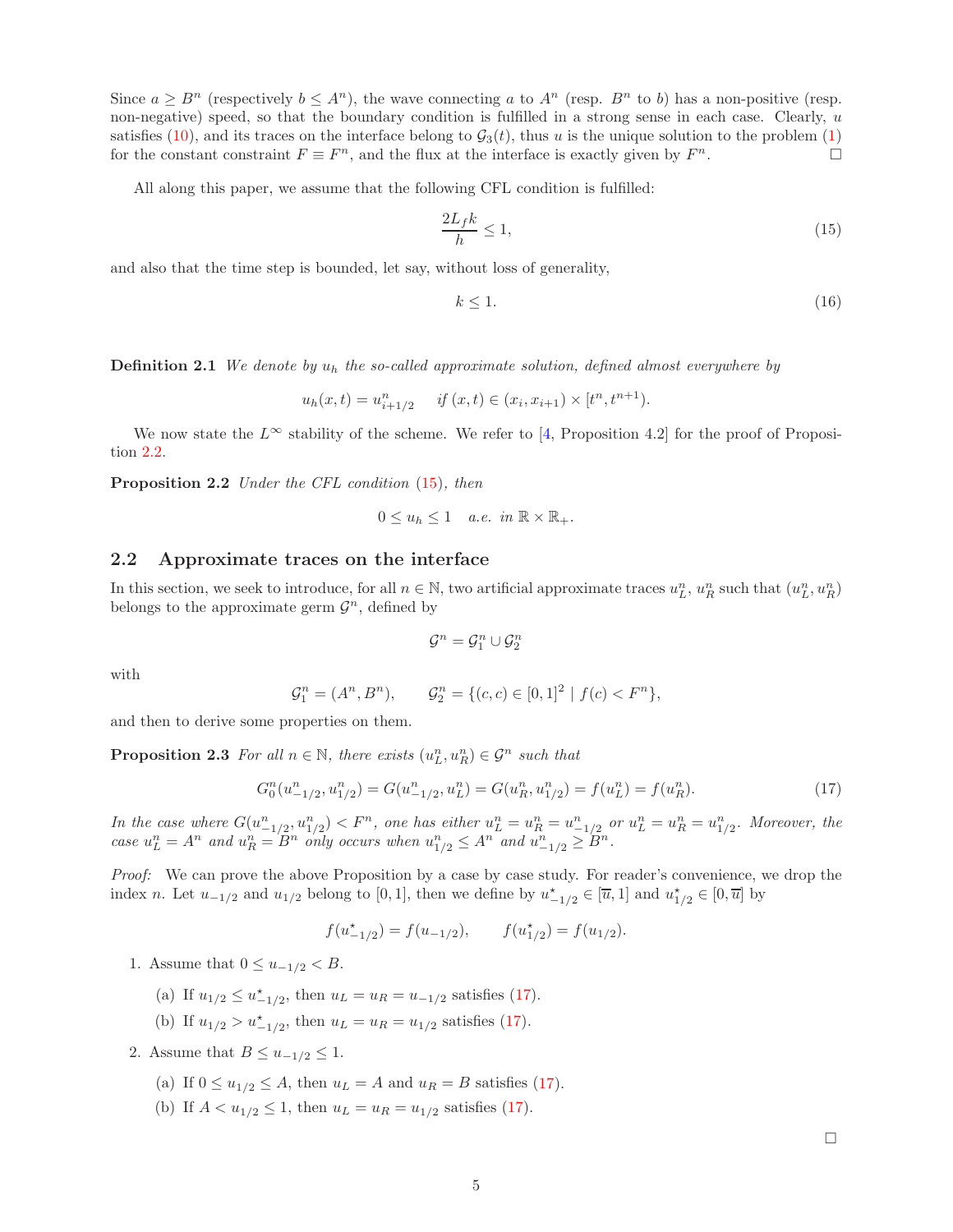- **Remark 2.1** 1. Note that  $u_L^n, u_R^n$  are not in general unique. Indeed, assume that  $u_{-1/2}^n < B^n$ , and that  $u_{1/2}^n = u_{-1}^{n,*}$  $\binom{n,*}{-1/2}$ , then  $(u_L^n, u_R^n)$  can be chosen equal to either  $(u_{-1/2}^n, u_{-1/2}^n)$  or  $(u_{1/2}^n, u_{1/2}^n)$ . Of course, whatever this choice is, the flux  $f(u_L^n) = f(u_R^n)$  through the interface  $\{x = 0\}$  is unique.
	- 2. The introduction of these approximate traces enables us to rewrite the constrained Godunov scheme  $(12)-(14)$  $(12)-(14)$  $(12)-(14)$  as two classical Godunov schemes on  $\{x < 0\}$  and  $\{x > 0\}$  with respective Dirichlet boundary conditions  $u_L^n$  and  $u_R^n$ :

<span id="page-5-4"></span>
$$
\frac{u_{i+1/2}^{n+1} - u_{i+1/2}^n}{k} h + G(u_{i+1/2}^n, u_{i+3/2}^n) - G(u_{i-1/2}^n, u_{i+1/2}^n) = 0, \quad \text{for } i \notin \{-1, 0\},
$$
\n
$$
\frac{u_{-1/2}^{n+1} - u_{-1/2}^n}{k} h + G(u_{-1/2}^n, u_L^n) - G(u_{-3/2}^n, u_{-1/2}^n) = 0,
$$
\n
$$
\frac{u_{1/2}^{n+1} - u_{1/2}^n}{k} h + G(u_{1/2}^n, u_{3/2}^n) - G(u_R^n, u_{1/2}^n) = 0.
$$
\n
$$
(18)
$$

In the sequel, we denote by  $u_{L,h}$  and  $u_{R,h}$  the functions defined by

$$
u_{L,h}(t) := u_L^n, \quad u_{R,h}(t) = u_R^n \quad \text{ for } t \in [t^n, t^{n+1}). \tag{19}
$$

#### 2.3 Convergence of the scheme and error estimate

We state here the following convergence result, which is the main result of  $[4]$ .

**Theorem 2** ([\[4\]](#page-22-2)) Let  $F \in L^{\infty}(\mathbb{R};[0, f(\overline{u})])$ , and let  $u_0 \in L^{\infty}(\mathbb{R};[0, 1])$ , then, under the CFL condition

<span id="page-5-5"></span><span id="page-5-0"></span>
$$
\frac{2L_f k}{h} \le 1 - \xi, \quad \text{with } \xi \in (0, 1), \tag{20}
$$

then the approximate solution  $u_h$  defined in Definition [2.1](#page-4-3) converges in  $L^1_{loc}(\mathbb{R} \times \mathbb{R}_+)$  towards the unique solution u to the problem in the sense of Definition [1.2](#page-1-6) as h tends to 0.

**Remark 2.2** Note that the CFL condition  $(20)$  is slightly more restrictive than  $(15)$ , so that some numerical diffusion stabilizes the scheme. However, we will deduce from this work that, if the data are sufficiently regular (roughly speaking in  $BV<sub>loc</sub>$ ), then the scheme still converges under the weaker CFL condition [\(15\)](#page-4-1).

<span id="page-5-2"></span>**Assumption 1** The functions A and B defined in [\(9\)](#page-1-5) belong to  $BV_{loc}(\mathbb{R}_+).$ 

In order to improve the error estimate, we shall make the following assumption.

**Assumption 2** There exists  $C_{\text{BV}}$  depending only on T such that, for all discretization parameters h, k fulfilling [\(15\)](#page-4-1), and for all  $\tau \in (0, T)$ ,

$$
\int_0^{T-\tau} (|u_{L,h}(t+\tau) - u_{L,h}(t)| + |u_{R,h}(t+\tau) - u_{R,h}(t)|) dt \leq C_{\text{BV}}.
$$

In the sequel, we denote by  $\omega_R$  the subset of  $\mathbb{R} \times \mathbb{R}_+$  given by

<span id="page-5-6"></span><span id="page-5-1"></span>
$$
\omega_R = \{(x, t) \in \mathbb{R} \times \mathbb{R}_+ \mid |x| \le R - L_f t\}.
$$
\n
$$
(21)
$$

Because the solution u propagates with finite speed lower or equal to  $L_f$ , the restriction to  $\omega_R$  of the solution u depends only on the restriction of  $u_0$  to  $[-R, R]$ .

<span id="page-5-3"></span>Let us now state the main result of this paper. It relies on two error estimates between the approximate solution  $u_h$  and the solution u. As usual, it is derived in the BV setting, but due to the (relatively slight) loss of control of the approximate traces  $(u_L^n, u_R^n)_n$ , the optimal order, that is  $h^{1/2}$ , is obtained under assumption [2.](#page-5-1)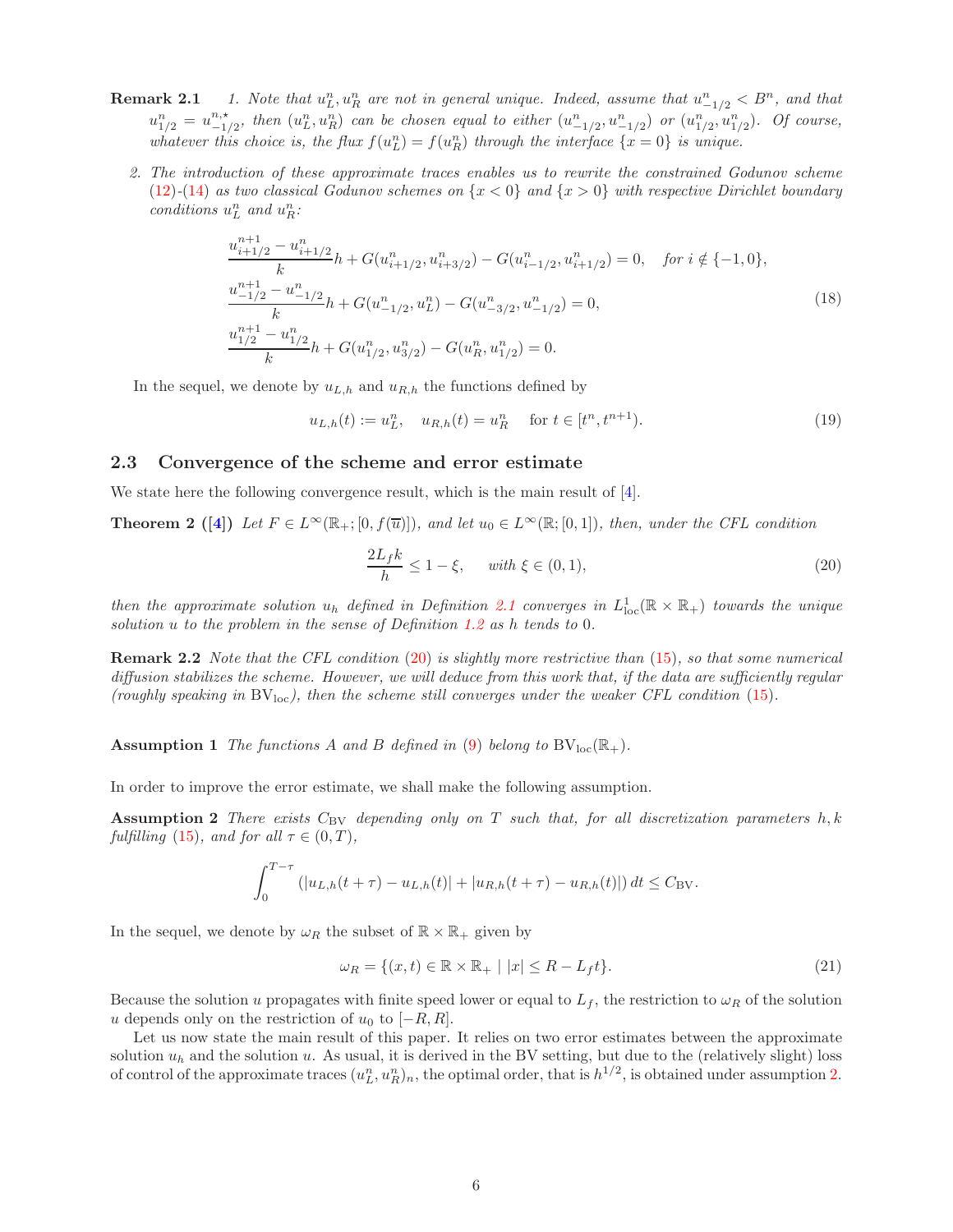**Theorem 3** Let  $u_0 \in BV_{loc}(\mathbb{R})$ , let u be the unique solution of the problem [\(1\)](#page-0-0), and let  $u_h$  be the approximate solution given by its Godunov approximation. Then, under the CFL condition [\(15\)](#page-4-1) and Assumption [1,](#page-5-2) for all  $R > 0$ , there exists C depending only  $u_0, f, A, B$  and R such that

<span id="page-6-1"></span>
$$
\iint_{\omega_R} |u_h(x,t) - u(x,t)| dx dt \le C h^{1/3}.
$$
\n(22)

Moreover, if Assumption [2](#page-5-1) holds, then for all  $R > 0$ , there exists C depending only  $u_0$ , f, A, B, C<sub>BV</sub> and R such that

<span id="page-6-0"></span>
$$
\iint_{\omega_R} |u_h(x,t) - u(x,t)| dx dt \le C h^{1/2}.
$$
\n(23)

**Remark 2.3** In the particular case of a Riemann problem, then  $u_{L,h}$  and  $u_{R,h}$  are constant w.r.t. time, then Assumption [2](#page-5-1) holds for  $C_{BV} = 0$ , and the error estimate [\(23\)](#page-6-0) holds.

The proof of Theorem [3](#page-5-3) is based on the doubling variable technique introduced by S. N. KRUŽKOV  $[19]$ for proving the uniqueness of the solution of the entropy solution of a multidimensional scalar conservation law, and then used by N. N. KUZNETSOV [\[20\]](#page-22-7) in order to obtain some error estimate for the approximation of scalar conservation laws by monotone finite differences methods.

In order to obtain the convergence rates  $1/3$  and  $1/2$  stated in  $(22)$  and  $(23)$ , we need to show that

- (i) the exact solution u belongs to  $BV_{loc}(\mathbb{R} \times \mathbb{R}_+),$
- (ii) the approximate solution  $u_h$  is uniformly bounded w.r.t. the discretization in  $BV_{loc}(\mathbb{R} \times \mathbb{R}_+)$ .

#### 2.4 Outline of the paper

We derive in Section [3](#page-6-2) a uniform (w.r.t. the space step h) estimate for the local total variation of the approximate solution  $u_h$ . As a direct consequence, this will yield an estimate on the local total variation of the exact solution  $u$ . In section [4,](#page-12-0) we provide the discrete and continuous entropy inequalities that the approximate solution verifies. Section  $5$  is devoted to the proof of Theorem [3,](#page-5-3) following N. N. KUZNETSOV  $[20]$ . We illustrate our error estimates by numerical tests in Section [6](#page-20-0) and discuss in Section [7](#page-20-1) several perspectives which could follow this work.

## <span id="page-6-2"></span>3 BV estimates

We first derive BV estimates on the approximate solution. This requires a careful study of the approximate traces, based on an extended definition of the numerical total variation which incorporates the discrete traces. Secondly, we deduce BV estimates on the exact solution.

#### <span id="page-6-4"></span>3.1 BV estimate on the approximate constraint

**Lemma 3.1** Under Assumption [1,](#page-5-2) the functions  $A_h$ ,  $B_h$  defined respectively by  $A_h(t) = A^n$ ,  $B_h(t) = B^n$  if  $t \in [t^n, t^{n+1})$  belong to  $BV_{loc}(\mathbb{R}_+),$  and, for all  $T > 0$ ,

<span id="page-6-3"></span>
$$
TV_{[0,T]}(A_h - B_h) = TV_{[0,T]}(A_h) + TV_{[0,T]}(B_h) \le TV_{[0,T]}(A) + TV_{[0,T]}(B) + 1.
$$
\n(24)

*Proof:* Assume first that the functions A, B are smooth, so  $F = f(A) = f(B)$  is Lipschitz continuous. Then, for all  $n \in \mathbb{N}$ , there exists  $\tilde{t}^n \in (t^n, t^{n+1})$  such that  $F^n = F(\tilde{t}^n)$ . Hence,

$$
A^n = A(\tilde{t}^n), \qquad B^n = B(\tilde{t}^n).
$$

Thus, denoting by N the index of the time step where  $t^N \leq T < t^{N+1}$ , one gets that

$$
TV_{[0,T]}(A_h) = \sum_{n=0}^{N-1} |A^{n+1} - A^n| = \sum_{n=0}^{N-1} |A(\tilde{t}^{n+1}) - A(\tilde{t}^n)|
$$
  
= 
$$
\sum_{n=0}^{N-2} |A(\tilde{t}^{n+1}) - A(\tilde{t}^n)| + |A(\tilde{t}^N) - A(\tilde{t}^{N-1})|.
$$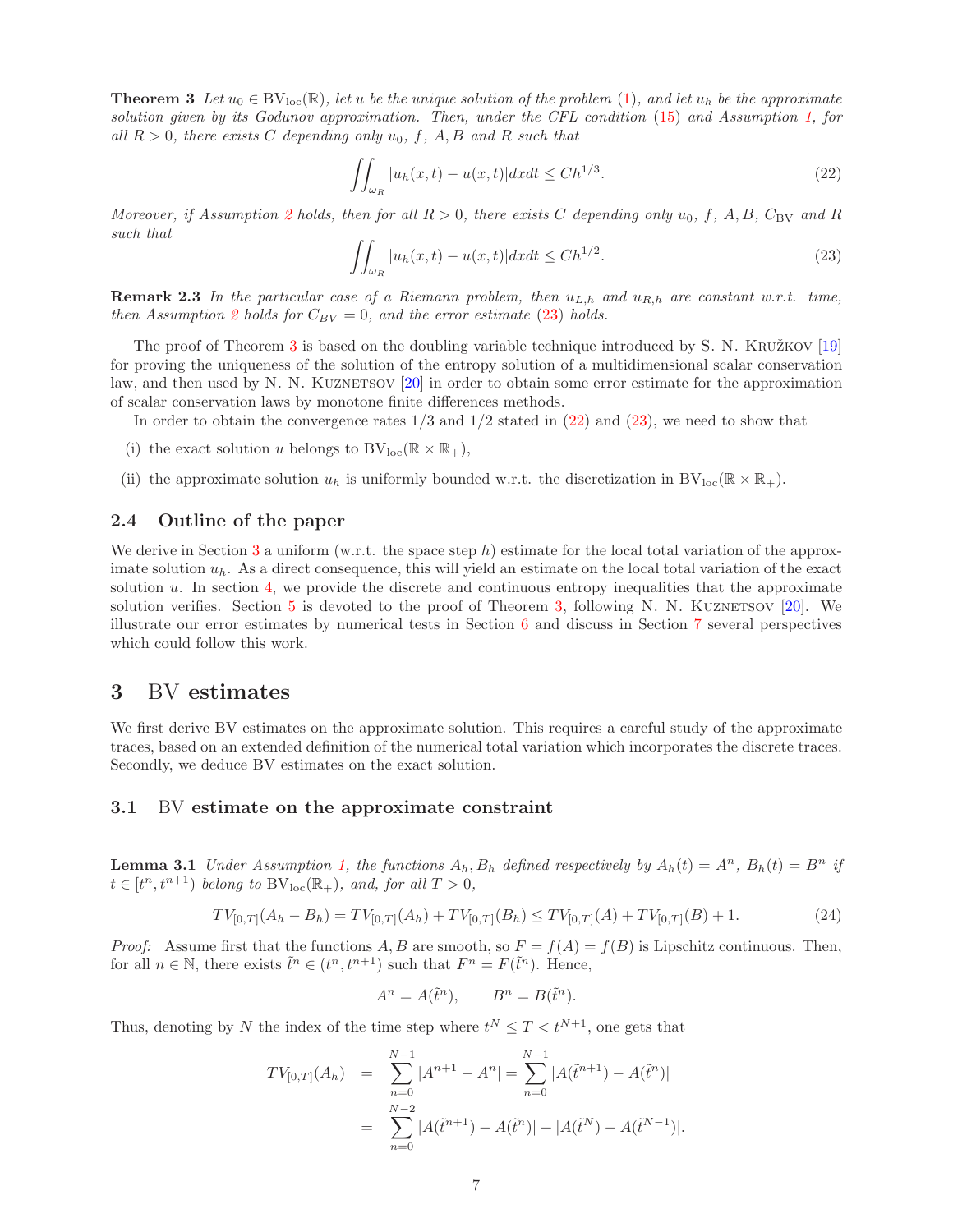Since

 $|A(\tilde{t}^N) - A(\tilde{t}^{N-1})| \leq 1 - \overline{u},$ 

and

$$
\sum_{n=0}^{N-2} |A(\tilde{t}^{n+1}) - A(\tilde{t}^n)| \le TV_{[0,T]}(A),
$$

one obtains that

$$
TV_{[0,T]}(A_h) \leq TV_{[0,T]}(A) + (1 - \overline{u}).
$$

Similarly, we can state that

 $TV_{[0,T]}(B_h) \leq TV_{[0,T]}(B) + \overline{u},$ 

so that the estimate [\(24\)](#page-6-3) holds for smooth functions A, B. Assume now that A, B only belong to  $BV_{loc}(\mathbb{R}_+)$ , then there exists some sequences  $(A_\nu)_{\nu \in \mathbb{N}}$  and  $(B_\nu)_{\nu \in \mathbb{N}}$  of smooth functions (obtained for example by convolution with smoothing kernels) such that

$$
A_{\nu} \to A, \qquad B_{\nu} \to B \quad \text{ a.e. in } \mathbb{R}_+ \text{ as } \nu \to \infty,
$$
  

$$
TV_{[0,T]}(A_{\nu}) \leq TV_{[0,T]}(A), \qquad TV_{[0,T]}(B_{\nu}) \leq TV_{[0,T]}(B),
$$

and

 $A_{\nu.h} \to A_h$ ,  $B_{\nu,h} \to B_h$  a.e. in  $\mathbb{R}_+$ as  $\nu \to \infty$ .

Then we can pass to the limit and extend [\(24\)](#page-6-3) to functions A, B merely in  $BV_{loc}(\mathbb{R}_+).$ 

It only remains to check that due to their definition [\(11\)](#page-3-3) and to the bell-shaped behavior of the function f, the functions  $n \to A^n$  and  $n \to B^n$  have variations of opposite signs, i.e.

$$
A^{n+1} \ge A^n \quad \Leftrightarrow \quad F^{n+1} \le F^n \quad \Leftrightarrow \quad B^{n+1} \le B^n,
$$
  
yielding  $TV(A_h - B_h) = TV(A_h) + TV(B_h)$ .

#### 3.2 Space BV estimate on the approximate solution

In the sequel, we introduce a modified total variation, that takes the approximate traces into account:

$$
\mathcal{TV}(u_h(\cdot, t^n)) = \sum_{i \neq 0} \left| u_{i+1/2}^n - u_{i-1/2}^n \right| + \left| u_{-1/2}^n - u_L^n \right| + \left| u_{1/2}^n - u_R^n \right|,
$$

while the classical total variation of  $u_h(\cdot, t^n)$  is given by

$$
TV(u_h(\cdot, t^n)) = \sum_{i \in \mathbb{Z}} \left| u_{i+1/2}^n - u_{i-1/2}^n \right|.
$$

We first state the following technical lemma.

**Lemma 3.2** Let  $(c,d) \in [0,1]^2$  such that  $c \geq d$ . Then, for all  $(a,b) \in [d,1] \times [0,c]$ , one has

<span id="page-7-0"></span>
$$
||c - a| + |d - b| - |a - b|| \leq c - d.
$$

*Proof:* Denote by  $\Psi(a, b) = |c - a| + |d - b| - |a - b|$ . The proof is performed using a case by case study, summarized in the following table. Note that only 4 cases are used in the proof of Lemma [3.2,](#page-7-0) but the other cases will be used later. In this table, we denote by  $a\top b = \max(a, b)$  and  $a \bot b = \min(a, b)$ .

<span id="page-7-2"></span><span id="page-7-1"></span>

|                | $a \in [0, d]$                                       | $a \in [d, c]$                     | $a \in [c,1]$                         |      |
|----------------|------------------------------------------------------|------------------------------------|---------------------------------------|------|
|                | $b \in [0, d] \mid \Psi(a, b) = c + d - 2(a \top b)$ | $\Psi(a,b) = c + d - 2a$           | $\Psi(a,b) = d - c$                   | (25) |
| $b \in [d, c]$ | $\Psi(a,b)=c-d$                                      | $\Psi(a,b) = c - d - 2(a - b)^{+}$ | $\Psi(a, b) = 2b - (d + c)$           |      |
| $b \in [c, 1]$ | $\Psi(a,b)=c-d$                                      | $\Psi(a,b)=c-d$                    | $\Psi(a, b) = 2(a \perp b) - (c + d)$ |      |

 $\Box$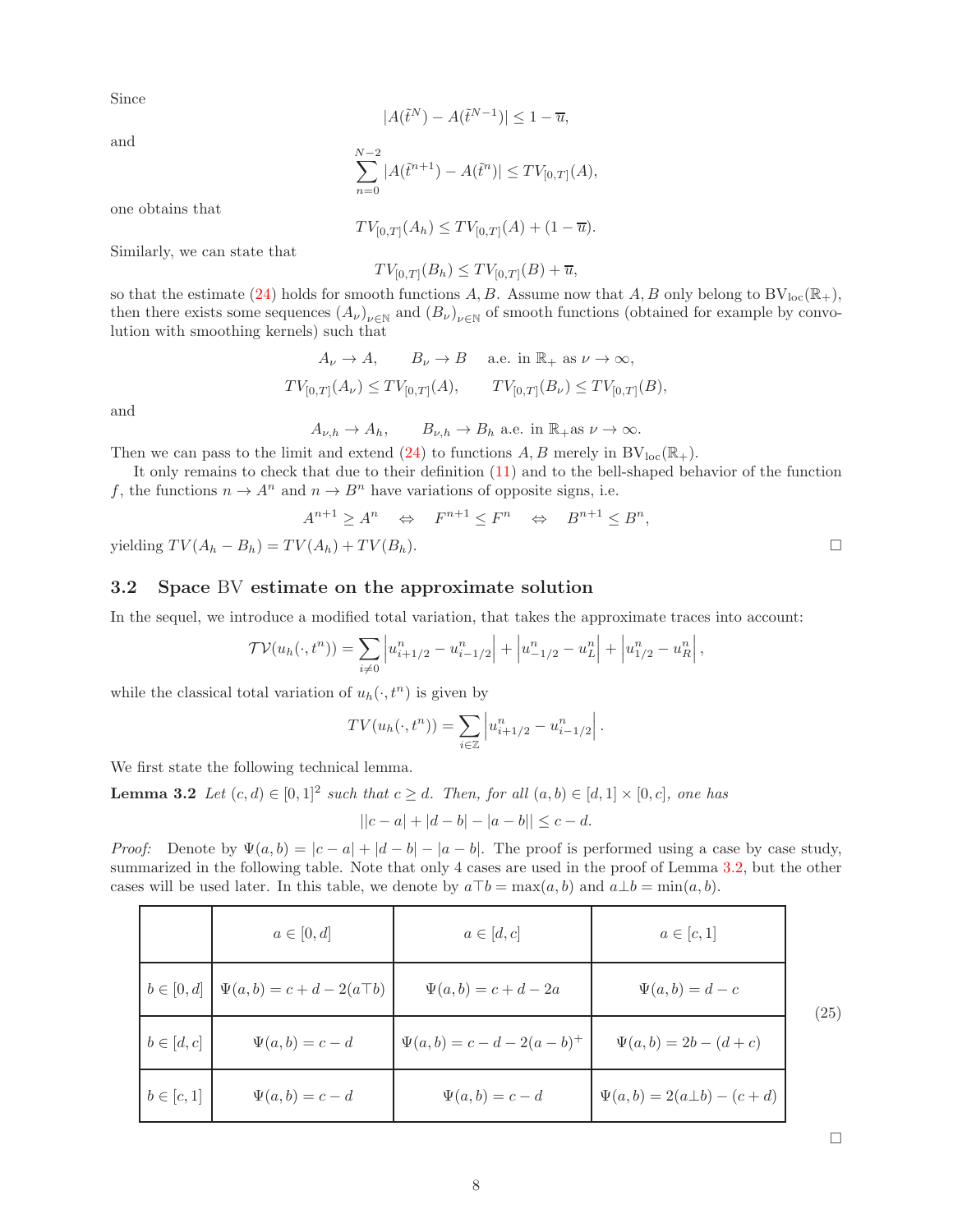**Lemma 3.3** For all  $t \geq 0$ , one has

$$
|\mathcal{TV}(u_h(\cdot,t)) - \mathcal{TV}(u_h(\cdot,t))| \leq 1.
$$

*Proof:* Let  $t \in [t^n, t^{n+1})$ . Assume that  $(u_L^n, u_R^n) \in \mathcal{G}_2^n$ , then  $\mathcal{TV}(u_h(\cdot, t)) = TV(u_h(\cdot, t))$ . We now focus on the case where  $(u_L^n, u_R^n) = (A^n, B^n)$ . As seen in Proposition [2.3,](#page-4-4) this implies that  $u_{-1/2}^n \ge B^n$  and  $u_{1/2}^n \le A^n$ . Since

$$
\mathcal{TV}(u_h(\cdot, t)) - \mathcal{TV}(u_h(\cdot, t)) = |u_{-1/2}^n - A^n| + |u_{1/2}^n - B^n| - |u_{-1/2}^n - u_{1/2}^n|,
$$

then using the lemma [3.2](#page-7-0) with  $a = u_{-1/2}^n$ ,  $b = u_{1/2}^n$ ,  $c = A^n$ ,  $d = B^n$  provides the result.

Denote by  $\Lambda \subset \mathbb{N}$  the set of the time step indices where the constraint is saturated, i.e.

$$
p \in \Lambda \quad \Leftrightarrow \quad u_{-1/2}^p \ge B^p
$$
 and  $u_{1/2}^p \le A^p$   $(\Leftrightarrow \quad G(u_{-1/2}^p, u_{1/2}^p) \ge F^p),$ 

by

$$
\underline{\Lambda} = \{ p \in \mathbb{N} \mid p \notin \Lambda, \ p + 1 \in \Lambda \}, \qquad \overline{\Lambda} = \{ p \in \Lambda \mid p + 1 \notin \Lambda \}, \qquad \widehat{\Lambda} = \Lambda \setminus \overline{\Lambda},
$$

and by

$$
\Upsilon = \mathbb{N} \setminus (\underline{\Lambda} \cup \Lambda) = \{ p \in \mathbb{N} \mid p \notin \Lambda, (p+1) \notin \Lambda \},
$$

so that we have

$$
\mathbb{N}=\Upsilon\cup\overset{\circ}{\Lambda}\cup\underline{\Lambda}\cup\overline{\Lambda}.
$$

<span id="page-8-0"></span>**Lemma 3.4** Let  $p \in \Upsilon$ , then, under the CFL condition [\(15\)](#page-4-1),

$$
\mathcal{TV}(u_h(\cdot, t^{p+1})) \le \mathcal{TV}(u_h(\cdot, t^p)).
$$

Proof: Since  $p \notin \Lambda$ , then  $u_h(\cdot, t^{p+1})$  is the solution computed by the classical Godunov scheme without constraint. Hence, it follows from classical computations (see e.g. [\[17\]](#page-22-8) or Lemma 5.7 in [\[16\]](#page-22-9)) that

<span id="page-8-1"></span>
$$
\sum_{i \in \mathbb{Z}} |u_{i+1/2}^{p+1} - u_{i-1/2}^{p+1}| \le \sum_{i \in \mathbb{Z}} |u_{i+1/2}^p - u_{i-1/2}^p|.
$$
\n(26)

Now, since  $p \in \Upsilon$  then, thanks to Proposition [2.3,](#page-4-4) for  $q \in \{p, p+1\}$ , either  $u_L^q = u_R^q = u_L^q$  $_{-1/2}^{q}$  or  $u_{L}^{q} = u_{R}^{q} =$  $u_1^q$  $_{1/2}^q$ . As a consequence,

<span id="page-8-2"></span>
$$
\mathcal{TV}(u_h(\cdot, t^q)) = \sum_{i \in \mathbb{Z}} |u^q_{i+1/2} - u^q_{i-1/2}|. \tag{27}
$$

<span id="page-8-3"></span>Lemma [3.4](#page-8-0) is a direct consequence of [\(26\)](#page-8-1) and [\(27\)](#page-8-2).

**Lemma 3.5** Let  $p \in \underline{\Lambda}$ , then, under the CFL condition [\(15\)](#page-4-1),

$$
\mathcal{TV}(u_h(\cdot, t^{p+1})) \le \mathcal{TV}(u_h(\cdot, t^p)) + (A^{p+1} - B^{p+1}).
$$

*Proof:* Since  $p \notin \Lambda$ , then, as previously,

$$
\sum_{i\in\mathbb{Z}}|u_{i+1/2}^{p+1}-u_{i-1/2}^{p+1}|\leq \sum_{i\in\mathbb{Z}}|u_{i+1/2}^{p}-u_{i-1/2}^{p}|=\mathcal{TV}(u_{h}(\cdot,t^{p})).
$$

Since  $(u_L^{p+1}, u_R^{p+1}) = (A^{p+1}, B^{p+1}),$  then

$$
\mathcal{TV}(u_h(\cdot, t^{p+1})) \le \mathcal{TV}(u_h(\cdot, t^p)) + \mathcal{R}^{p+1},\tag{28}
$$

where

$$
\mathcal{R}^{p+1} = |u_{-1/2}^{p+1} - A^{p+1}| + |u_{1/2}^{p+1} - B^{p+1}| - |u_{1/2}^{p+1} - u_{-1/2}^{p+1}|. \tag{29}
$$

Since  $p + 1 \in \Lambda$ , then one has, thanks to Proposition [2.3,](#page-4-4)

$$
u_{-1/2}^{p+1} \ge B^{p+1}
$$
 and  $u_{1/2}^{p+1} \le A^{p+1}$ .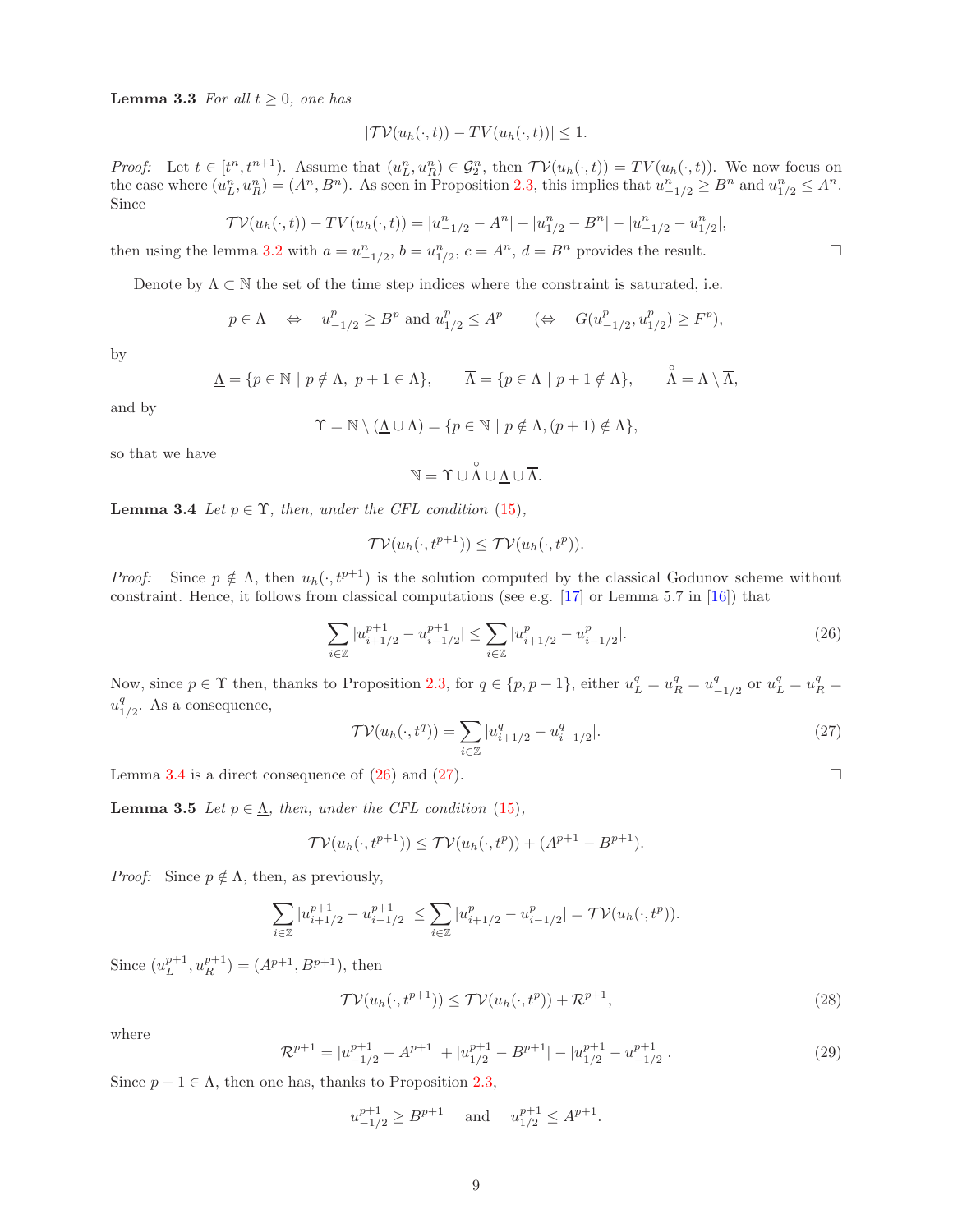Hence we can apply Lemma [3.2](#page-7-0) to claim that

$$
\mathcal{R}^{p+1} \le A^{p+1} - B^{p+1}.
$$

We investigate now the cases where the constraint at the time step  $t^p$  is saturated, i.e. if  $p \in \Lambda \cup \overline{\Lambda}$ . In these cases,  $(u_L^p, u_R^p) = (A^p, B^p)$ , and adapting once again the computations of [\[16,](#page-22-9) Lemma 5.7] on the formulation  $(18)$ , we get that, under the CFL condition  $(15)$ ,

$$
\sum_{i>0} \left| u_{i+1/2}^{p+1} - u_{i-1/2}^{p+1} \right| + |u_{1/2}^{p+1} - B^p| \le \sum_{i>0} \left| u_{i+1/2}^p - u_{i-1/2}^p \right| + |u_{1/2}^{p} - B^p|.
$$
  

$$
\sum_{i<0} \left| u_{i+1/2}^{p+1} - u_{i-1/2}^{p+1} \right| + |u_{-1/2}^{p+1} - A^p| \le \sum_{i<0} \left| u_{i+1/2}^p - u_{i-1/2}^p \right| + |u_{-1/2}^p - A^p|.
$$

As a direct consequence of the inequalities stated above, one has

<span id="page-9-2"></span>
$$
\mathcal{TV}(u_h(\cdot, t^{p+1})) \le \mathcal{TV}(u_h(\cdot, t^p)) + \mathcal{R}^{p+1},\tag{30}
$$

where

<span id="page-9-0"></span>
$$
\mathcal{R}^{p+1} = |u_{-1/2}^{p+1} - u_L^{p+1}| - |u_{-1/2}^{p+1} - A^p| + |u_{1/2}^{p+1} - u_R^{p+1}| - |u_{1/2}^{p+1} - B^p|.
$$
\n(31)

<span id="page-9-3"></span>**Lemma 3.6** Let  $p \in \Lambda$ , then, under the CFL condition [\(15\)](#page-4-1),

$$
\mathcal{TV}(u_h(\cdot, t^{p+1})) \le \mathcal{TV}(u_h(\cdot, t^p)) + |(A^{p+1} - B^{p+1}) - (A^p - B^p)|.
$$

Proof: Since  $p + 1 \in \Lambda$ , one has  $(u_L^{p+1}, u_R^{p+1}) = (A^{p+1}, B^{p+1})$ . Replacing in [\(31\)](#page-9-0) leads to, thanks to the triangle inequality,

$$
\mathcal{R}^{p+1} \le |A^{p+1} - A^p| + |B^{p+1} - B^p|
$$

Since

$$
A^{p+1} \ge A^p \Leftrightarrow B^{p+1} \le B^p,
$$

one obtains that

<span id="page-9-1"></span>
$$
\mathcal{R}^{p+1} \le |A^{p+1} - A^p| + |B^{p+1} - B^p| = |(A^{p+1} - B^{p+1}) - (A^p - B^p)|. \tag{32}
$$

<span id="page-9-4"></span>We conclude by using  $(32)$  in  $(30)$ .

**Lemma 3.7** Let  $p \in \overline{\Lambda}$ , then, under the CFL condition [\(15\)](#page-4-1),

$$
\mathcal{TV}(u_h(\cdot,t^{p+1})) \le \mathcal{TV}(u_h(\cdot,t^p)) + (B^{p+1} - A^{p+1}) + |A^{p+1} - A^p| + |B^{p+1} - B^p|.
$$

*Proof:* Since, thanks to Proposition [2.3,](#page-4-4)  $u_L^{p+1} = u_R^{p+1} \in \{u_{-1}^{p+1}\}$  $_{-1/2}^{p+1}$ ,  $u_{1/2}^{p+1}$  $\binom{p+1}{1/2}$ , then the expression  $(31)$  turns to

$$
\mathcal{R}^{p+1} \le \mathcal{R}_1^{p+1} + |A^{p+1} - A^p| + |B^{p+1} - B^p|,
$$

with

$$
\mathcal{R}_1^{p+1} = |u_{1/2}^{p+1} - u_{-1/2}^{p+1}| - |u_{-1/2}^{p+1} - A^{p+1}| - |u_{1/2}^{p+1} - B^{p+1}|
$$

Since  $p+1 \notin \Lambda$ , we known from the case by case study carried out in Proposition [2.3](#page-4-4) that  $u_{-1/2}^{p+1} \le B^{p+1}$  or  $u_{1/2}^{p+1} \geq A^{p+1}$ . We deduce from the first column and the last line of [\(25\)](#page-7-1) that  $\mathcal{R}_1^{p+1} \leq B^{p+1} - A^{p+1}$ .

<span id="page-9-5"></span>**Lemma 3.8** Assume that  $u_0 \in BV(\mathbb{R})$ , then, under the CFL condition [\(15\)](#page-4-1) and Assumption [1,](#page-5-2) there exists  $C$  depending only on  $A, B$  and  $T$  (but neither on h nor on  $k$ ) such that

$$
TV(u_h(\cdot, T)) \le TV(u_0) + C. \tag{33}
$$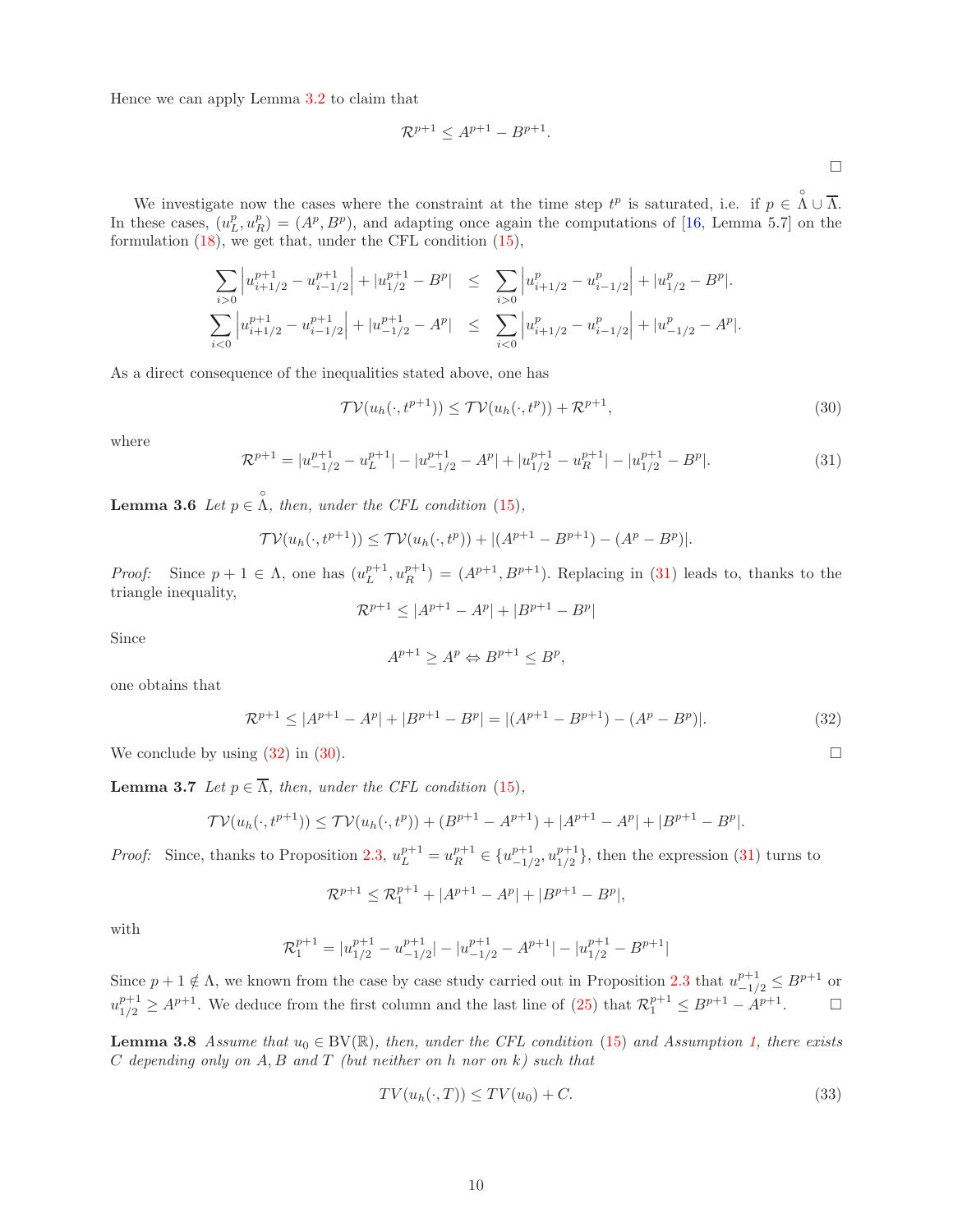*Proof:* Let  $n \in \mathbb{N}$  be such that  $T \in [t^n, t^{n+1})$ , then

$$
\mathcal{TV}(u_h(\cdot,T)) = \mathcal{TV}(u_h(\cdot,0)) + \sum_{p=0}^{n-1} \left( \mathcal{TV}(u_h(\cdot,t^{p+1})) - \mathcal{TV}(u_h(\cdot,t^p)) \right).
$$

From Lemmata [3.4,](#page-8-0) [3.5,](#page-8-3) [3.6](#page-9-3) and [3.7,](#page-9-4) we deduce that

$$
\begin{cases}\n0, & \text{if } p \in \Upsilon, \\
A^{p+1} - B^{p+1}, & \text{if } p \in \underline{\Lambda},\n\end{cases}
$$

$$
\mathcal{TV}(u_h(\cdot, t^{p+1})) - \mathcal{TV}(u_h(\cdot, t^p)) \le \begin{cases} |(A^{p+1} - B^{p+1}) - (A^p - B^p)|, & \text{if } p \in \Lambda, \\ |(A^{p+1} - B^{p+1}) - (A^p - B^p)|, & \text{if } p \in \overline{\Lambda}. \end{cases}
$$

$$
B^{p+1} - A^{p+1} + |(A^{p+1} - B^{p+1}) - (A^p - B^p)| \text{ if } p \in \overline{\Lambda}.
$$

Therefore,

<span id="page-10-1"></span>
$$
\mathcal{TV}(u_h(\cdot, T)) \leq \mathcal{TV}(u_h(\cdot, 0)) + \sum_{\substack{p \leq n-1 \\ p \in \Lambda}} |(A^{p+1} - B^{p+1}) - (A^p - B^p)|
$$
  
+ 
$$
\sum_{\substack{p \leq n-1 \\ p \in \Lambda}} (A^{p+1} - B^{p+1}) + \sum_{\substack{p \leq n-1 \\ p \in \Lambda}} (B^{p+1} - A^{p+1}). \tag{34}
$$

Since for all  $p, q \in \underline{\Lambda}$  with  $p < q$ , there exists  $r \in \overline{\Lambda}$  such that  $p < r < q$ , and since  $|A^k - B^k| \le 1$  for all k, it follows that

$$
\sum_{\substack{p \leq n-1 \\ p \in \Lambda}} \left( (A^p - B^p) - (A^{p+1} - B^{p+1}) \right) \geq (A^0 - B^0) 1\!\!1_\Lambda(0) + \sum_{\substack{p \leq n-1 \\ p \in \underline{\Lambda}}} (A^{p+1} - B^{p+1}) + \sum_{\substack{p \leq n-1 \\ p \in \overline{\Lambda}}} (B^{p+1} - A^{p+1}) - 1
$$

where the last term  $-1$  is a lower bound to  $A<sup>n</sup> - B<sup>n</sup>$ . This inequality can also be written as

<span id="page-10-0"></span>
$$
\sum_{\substack{p \le n-1 \\ p \in \Delta}} (A^{p+1} - B^{p+1}) + \sum_{\substack{p \le n-1 \\ p \in \overline{\Lambda}}} (B^{p+1} - A^{p+1}) \le 1 + \sum_{\substack{p \le n-1 \\ p \in \Lambda}} |(A^{p+1} - B^{p+1}) - (A^p - B^p)| \tag{35}
$$

which, taking  $(35)$  into account in  $(34)$ , yields

$$
\mathcal{TV}(u_h(\cdot, T)) \leq \mathcal{TV}(u_h(\cdot, 0)) + 1 + 2 \sum_{\substack{p \leq n-1 \\ p \in \Lambda}} |(A^{p+1} - B^{p+1}) - (A^p - B^p)|
$$
  

$$
\leq \mathcal{TV}(u_h(\cdot, 0)) + 1 + 2TV_{[0, T]}(A_h - B_h).
$$

<span id="page-10-2"></span>We conclude by using Lemmata [3.1](#page-6-4) and [3.3.](#page-7-2)  $\Box$ 

**Proposition 3.9** Let  $u_0 \in BV(\mathbb{R})$ , then, under the CFL condition [\(15\)](#page-4-1) and Assumption [1,](#page-5-2) there exists C depending only on  $u_0, T, A, B$  such that, for all  $\xi > 0$ ,

$$
\int_0^T \int_{\mathbb{R}} |u_h(x+\xi,t) - u_h(x,t)| dx dt \le C\xi.
$$

*Proof:* It follows from Lemma [3.8](#page-9-5) that the function  $u_h(\cdot, t)$  has a bounded variation for all  $t \in [0, T]$ , thus there exists C depending only on  $u_0$ , A, B, T such that

$$
\int_{\mathbb{R}} |u_h(x+\xi, t) - u_h(x,t)| dx \le C\xi.
$$

We conclude by integrating w.r.t. to  $t \in [0, T]$ .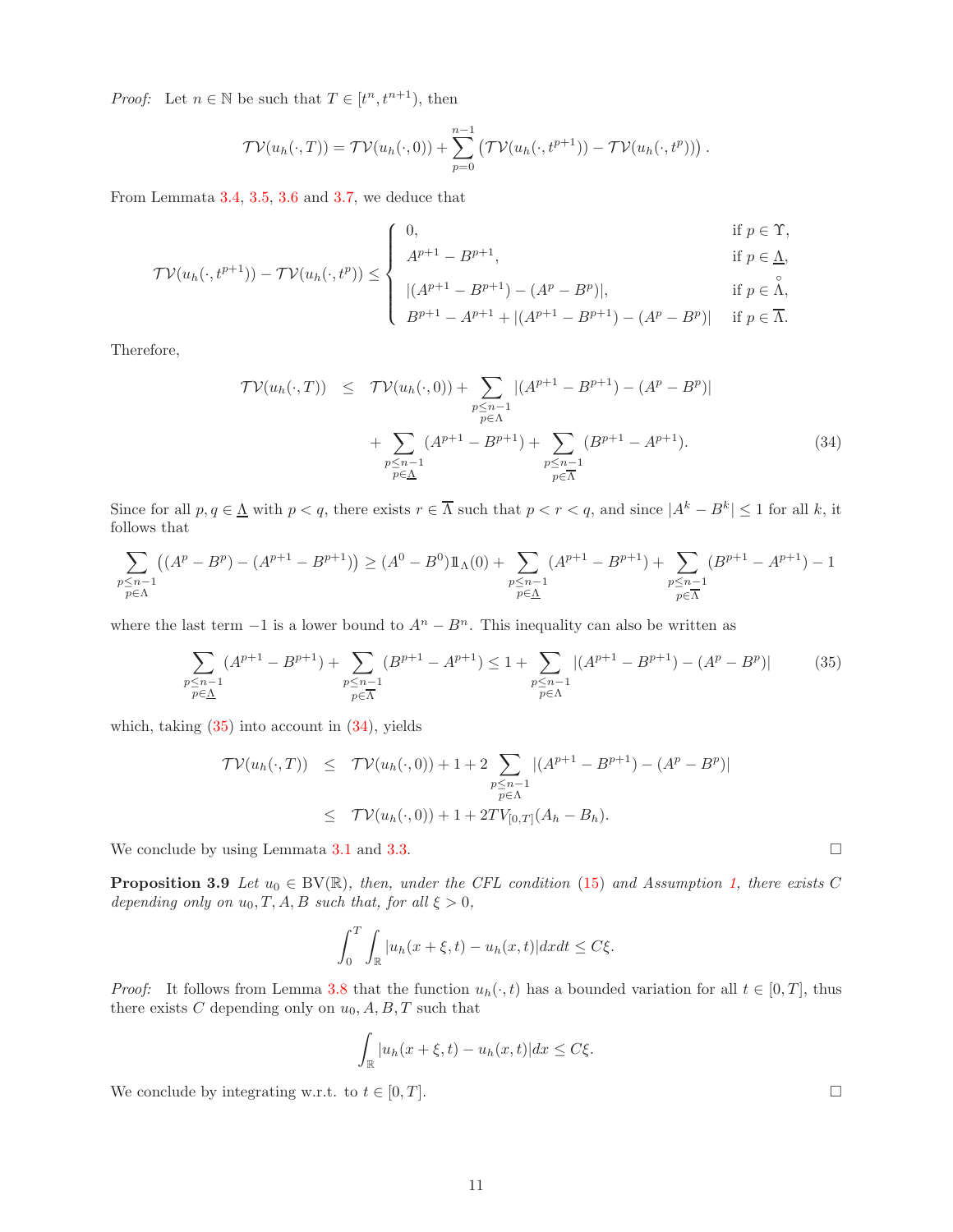#### <span id="page-11-2"></span>3.3 Time BV estimate on the approximate solution

**Lemma 3.10** Let  $u_0 \in BV(\mathbb{R})$ , then, one has

<span id="page-11-1"></span>
$$
\sum_{i \in \mathbb{Z}} |u_{i+1/2}^{n+1} - u_{i+1/2}^n| \le \frac{2L_f k}{h} \mathcal{TV}(u_h(\cdot, t^n)).
$$
\n(36)

Proof: The scheme [\(12\)](#page-3-2) can be rewritten

$$
u_{i+1/2}^{n+1} - u_{i+1/2}^{n} = \frac{k}{h} \Big( G(u_{i-1/2}^{n}, u_{i+1/2}^{n}) - f(u_{i+1/2}^{n}) - \Big( G(u_{i+1/2}^{n}, u_{i+3/2}^{n}) - f(u_{i+1/2}^{n}) \Big) \Big) \text{ if } i \notin \{-1, 0\},
$$
  
\n
$$
u_{-1/2}^{n+1} - u_{-1/2}^{n} = \frac{k}{h} \Big( G(u_{-3/2}^{n}, u_{-1/2}^{n}) - f(u_{-1/2}^{n}) - \Big( G(u_{-1/2}^{n}, u_{L}^{n}) - f(u_{-1/2}^{n}) \Big) \Big),
$$
  
\n
$$
u_{1/2}^{n+1} - u_{1/2}^{n} = \frac{k}{h} \Big( G(u_{R}^{n}, u_{1/2}^{n}) - f(u_{1/2}^{n}) - \Big( G(u_{1/2}^{n}, u_{3/2}^{n}) - f(u_{1/2}^{n}) \Big) \Big).
$$

Using the fact that G is  $L_f$ -Lipschitz continuous w.r.t. each of its variables, we obtain that

<span id="page-11-0"></span>
$$
|u_{i+1/2}^{n+1} - u_{i+1/2}^n| \le \frac{L_f k}{h} \left( |u_{i-1/2}^n - u_{i+1/2}^n| + |u_{i+1/2}^n - u_{i+3/2}^n| \right) \quad \text{if } i \notin \{-1, 0\},\tag{37}
$$

$$
|u_{-1/2}^{n+1} - u_{-1/2}^n| \le \frac{L_f k}{h} \left( |u_L^n - u_{-1/2}^n| + |u_{-1/2}^n - u_{-3/2}^n| \right), \tag{38}
$$

$$
|u_{1/2}^{n+1} - u_{1/2}^n| \le \frac{L_f k}{h} \left( |u_{1/2}^n - u_R^n| + |u_{3/2}^n - u_{1/2}^n| \right). \tag{39}
$$

<span id="page-11-5"></span>Summing [\(37\)](#page-11-0) for  $i \in \mathbb{Z} \setminus \{-1, 0\}$  with [\(38\)](#page-11-0) and [\(39\)](#page-11-0) yields [\(36\)](#page-11-1).

**Proposition 3.11** Let  $u_0 \in BV(\mathbb{R})$ , then, under the CFL condition [\(15\)](#page-4-1), [\(16\)](#page-4-5) and Assumption [1,](#page-5-2) for all  $T > 0$ , there exists C depending only on A, B, T,  $u_0$  and  $L_f$  such that, for all  $\tau \in (0, T)$ ,

<span id="page-11-3"></span>
$$
\int_0^{T-\tau} \int_{\mathbb{R}} |u_h(x, t+\tau) - u_h(x, t)| dx dt \le C\tau.
$$
 (40)

*Proof:* One has (with a slight abuse of notation, since  $\partial_t u_h$  is a bounded Radon measure on  $\mathbb{R} \times [0, T]$  which is not absolutely continuous w.r.t. to the Lebesgue measure)

$$
\int_{\mathbb{R}} \int_0^T |\partial_t u_h(x, t)| \, dx dt = \sum_{i \in \mathbb{Z}} \sum_{n=0}^{\lfloor T/k \rfloor} |u_{i+1/2}^{n+1} - u_{i+1/2}^n| h.
$$

Then it follows from Lemmata [3.10](#page-11-2) and [3.8](#page-9-5) that

$$
\int_{\mathbb{R}} \int_0^T |\partial_t u_h(x,t)| \, dx dt \leq C \sum_{n=0}^{\lfloor T/k \rfloor} k.
$$

Using  $(16)$ , we obtain that

$$
\int_{\mathbb{R}} \int_0^T |\partial_t u_h(x, t)| \, dx dt \le C. \tag{41}
$$

The inequality [\(40\)](#page-11-3) is a classical consequence of the previous estimate (see e.g. [\[6\]](#page-22-10)).

## 3.4 BV estimates on the exact solution

Letting now h tend to 0, since we know, thanks to Theorem [2,](#page-5-5) that  $u<sub>h</sub>$  tends to the unique solution u (at least under the more restrictive CFL condition [\(20\)](#page-5-0)) we obtain the following regularity result on the exact solution  $u$ .

<span id="page-11-4"></span>**Proposition 3.12** Let u be the exact solution to the problem corresponding to  $u_0 \in BV(\mathbb{R})$ . Then, under Assumption [1,](#page-5-2) then, for all  $T > 0$ ,  $u \in BV(\mathbb{R} \times [0, T])$ .

**Remark 3.1** Because of the finite speed propagation property, the solution u to the problem depends, on the set  $\omega_R$  defined in [\(21\)](#page-5-6), only on the restriction of the initial data  $u_0$  to  $[-R, R]$ . So, if  $u_0 \in BV_{loc}(\mathbb{R})$ , extending u<sub>0</sub> by a constant outside of  $[-R, R]$  will not affect the solution u on  $\omega_R$ . Thus the Proposition [3.12](#page-11-4) can be generalized in the following way. If  $u_0 \in BV_{loc}(\mathbb{R})$ , then, under Assumption [1,](#page-5-2) u belongs to  $BV_{loc}(\mathbb{R} \times \mathbb{R}_+)$ .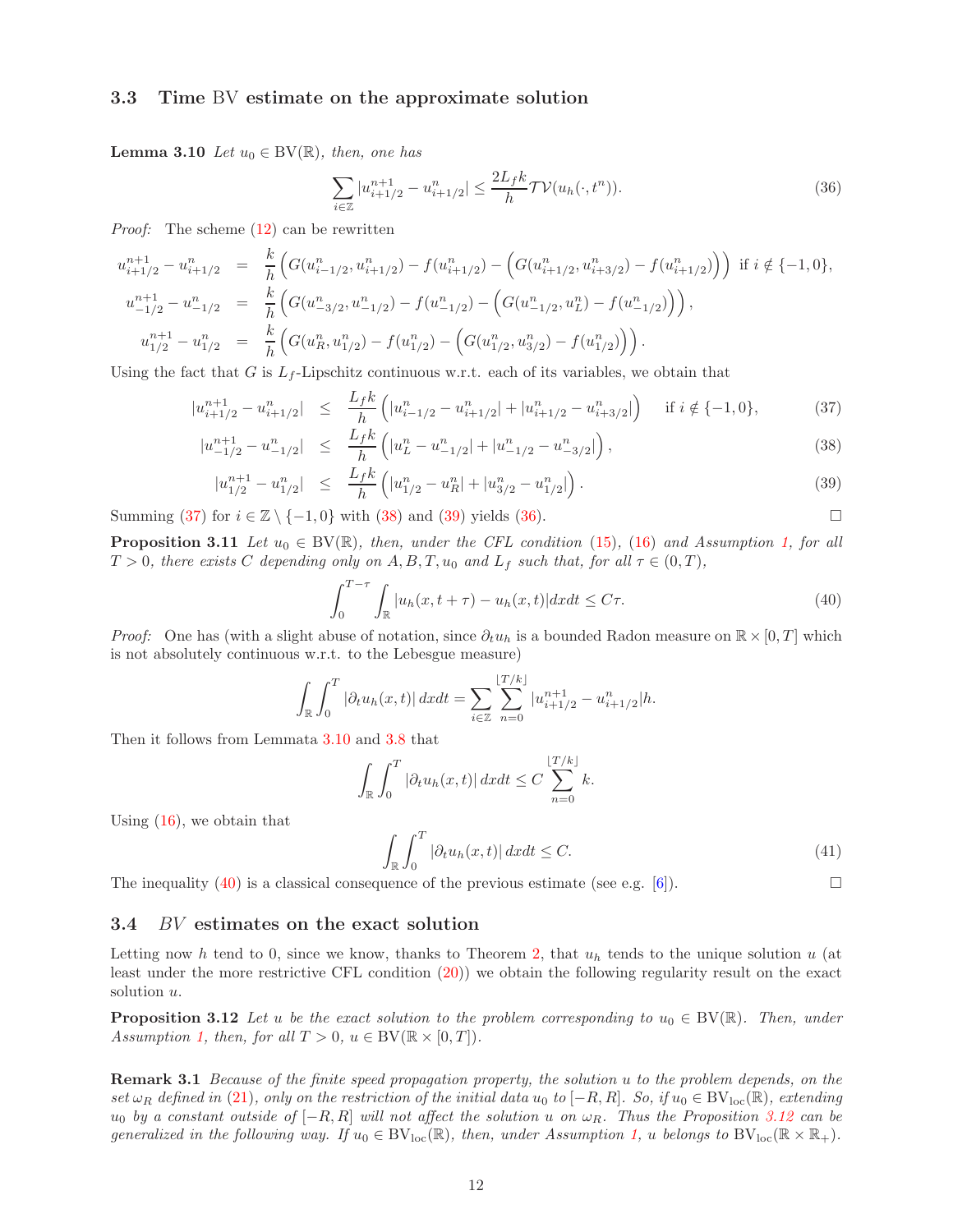## <span id="page-12-0"></span>4 Entropy formulations for the approximate solution

## 4.1 Discrete entropy inequalities

Using the approximate traces  $u_L^n, u_R^n$  introduced in Section [2.2,](#page-4-6) the scheme [\(18\)](#page-5-4) can be rewritten under the form

$$
H\left(u_{i+1/2}^{n+1}, u_{i+1/2}^n, u_{i-1/2}^n, u_{i+3/2}^n\right) = 0, \qquad \forall i \notin \{-1, 0\},
$$
  

$$
H\left(u_{-1/2}^{n+1}, u_{-1/2}^n, u_{-3/2}^n, u_L^n\right) = 0,
$$
  

$$
H\left(u_{1/2}^{n+1}, u_{1/2}^n, u_R^n, u_{3/2}^n\right) = 0,
$$

where, under the CFL condition [\(15\)](#page-4-1), the function  $H$  is non-decreasing w.r.t. its first argument, and nonincreasing w.r.t. its three last arguments. As a consequence, if  $(a, b, c, d) \in [0, 1]^4$  satisfies

$$
H(a, b, c, d) = 0,
$$

then, thanks to the fact that, for all  $\kappa \in [0,1],$ 

$$
H(\kappa, \kappa, \kappa, \kappa) = 0,
$$

it follows from classical computations (see e.g. [\[16\]](#page-22-9)) that

<span id="page-12-1"></span>
$$
H(a\top\kappa, b\top\kappa, c\top\kappa, d\top\kappa) - H(a\bot\kappa, b\bot\kappa, c\bot\kappa, d\bot\kappa) \le 0,
$$
\n
$$
(42)
$$

where  $a\mathcal{T}\kappa = \max(a,\kappa)$  and  $a\mathcal{L}\kappa = \min(a,\kappa)$ . In the sequel, we denote by

$$
\Phi_{\kappa}(a,b) = G(a\top\kappa, b\top\kappa) - G(a\bot\kappa, b\bot\kappa).
$$

Note that for all  $a \in [0,1]$ , for all  $\kappa \in [0,1]$ ,  $\Phi_{\kappa}(a,a) = \Phi_{\kappa}(a)$ , where the notation  $\Phi_{\kappa}(a)$  has been introduced in [\(5\)](#page-1-7). The following proposition follows from [\(42\)](#page-12-1).

**Proposition 4.1** For all  $\kappa \in [0,1]$ , one has

<span id="page-12-4"></span>
$$
\frac{|u_{i+1/2}^{n+1} - \kappa| - |u_{i+1/2}^n - \kappa|}{k} h + \Phi_{\kappa}(u_{i+1/2}^n, u_{i+3/2}^n) - \Phi_{\kappa}(u_{i-1/2}^n, u_{i+1/2}^n) \le 0, \quad \forall i \in \mathbb{Z} \setminus \{-1, 0\},
$$
(43)

$$
\frac{|u_{-1/2}^{n+1} - \kappa| - |u_{-1/2}^n - \kappa|}{k} h + \Phi_{\kappa}(u_{-1/2}^n, u_L^n) - \Phi_{\kappa}(u_{-3/2}^n, u_{-1/2}^n) \le 0,
$$
\n(44)

$$
\frac{|u_{1/2}^{n+1} - \kappa| - |u_{1/2}^n - \kappa|}{k} h + \Phi_{\kappa}(u_{1/2}^n, u_{3/2}^n) - \Phi_{\kappa}(u_R^n, u_{1/2}^n) \le 0.
$$
\n(45)

**Lemma 4.2** For all  $\kappa \in [0,1]$ ,

<span id="page-12-2"></span>
$$
\Phi_{\kappa}(u_{-1/2}^n, u_L^n) - \Phi_{\kappa}(u_L^n) \ge 0,
$$
\n(46)

<span id="page-12-3"></span>
$$
\Phi_{\kappa}(u_R^n) - \Phi_{\kappa}(u_R^n, u_{1/2}^n) \ge 0.
$$
\n(47)

*Proof:* We only prove  $(46)$ , since the proof of  $(47)$  is similar. Here again, for readers convenience, we drop the index n. We denote by  $I(a, b)$  the interval [a, b] if  $a \leq b$  and [b, a] otherwise.

Firstly, if  $\kappa \notin I(u_{-1/2}, u_L)$ , then, using that  $G(u_{-1/2}, u_L) = f(u_L)$ , one has

$$
\Phi_{\kappa}(u_{-1/2}, u_L) = \Phi_{\kappa}(u_L).
$$

Consider now the case where  $\kappa \in I(u_{-1/2}, u_L)$ . Since  $G(u_{-1/2}, u_L) = f(u_L)$ , the function  $a \mapsto G(a, u_L)$  is constant on  $I(u_{-1/2}, u_L)$ . Assume that  $u_{-1/2} \geq u_L$ , then

$$
\Phi_{\kappa}(u_{-1/2}, u_L) = G(u_{-1/2}, \kappa) - G(\kappa, u_L) = G(u_{-1/2}, \kappa) - f(u_L).
$$

Since G is non-increasing w.r.t. its second argument,  $G(u_{-1/2}, \kappa) \geq f(\kappa)$ , hence one has

$$
\Phi_{\kappa}(u_{-1/2}, u_L) \ge f(\kappa) - f(u_L) = \Phi_{\kappa}(u_L).
$$

Similarly, if  $u_{-1/2} \leq u_L$ , one obtains  $\Phi_{\kappa}(u_{-1/2}, u_L) \geq f(u_L) - f(\kappa) = \Phi_{\kappa}(u_L)$ .

We now state the straightforward corollary, obtained by subtracting [\(46\)](#page-12-2) to [\(44\)](#page-12-4) and [\(47\)](#page-12-3) to [\(45\)](#page-12-4).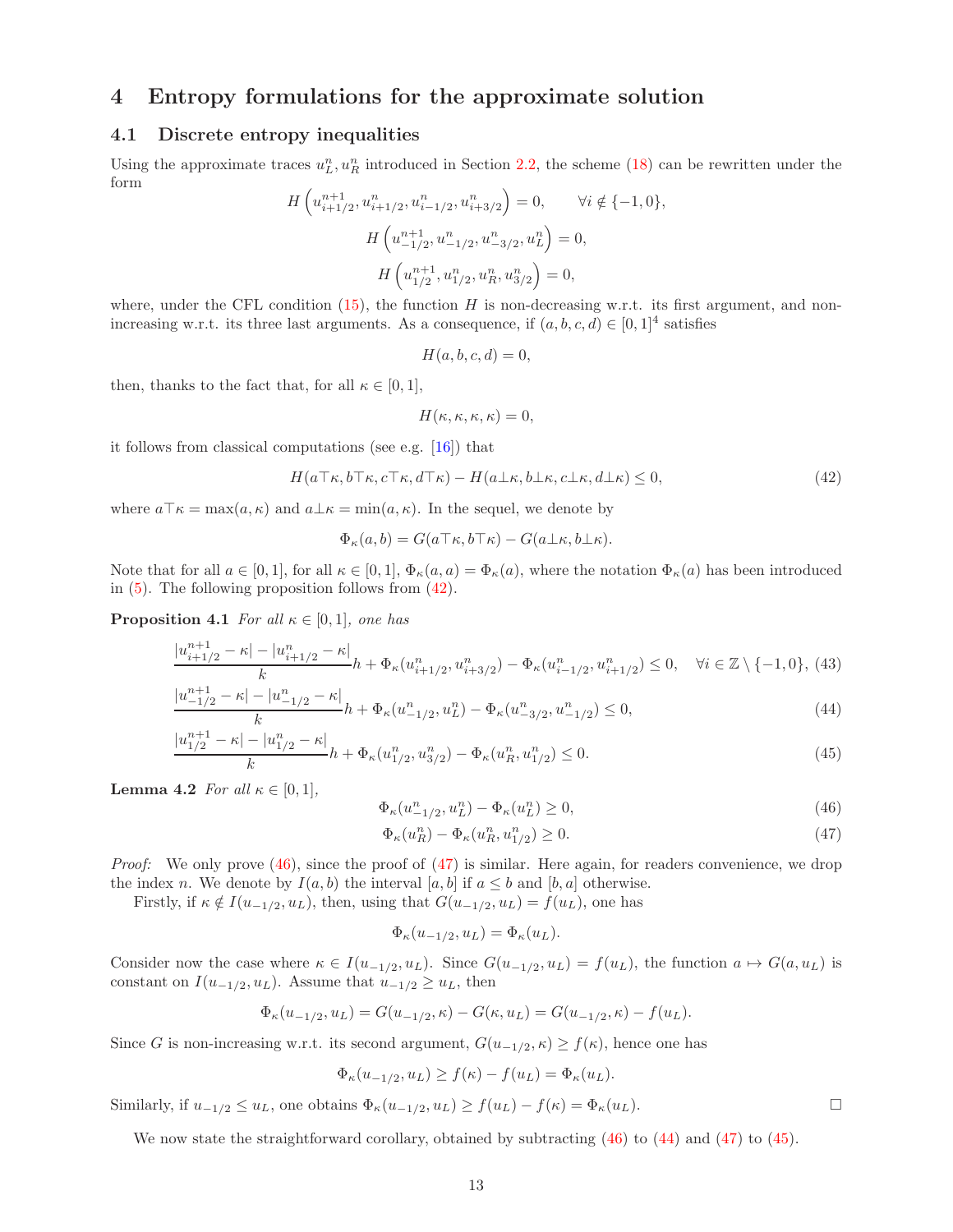Corollary 4.3 For all  $\kappa \in [0,1]$ ,

<span id="page-13-2"></span>
$$
\frac{|u_{-1/2}^{n+1} - \kappa| - |u_{-1/2}^n - \kappa|}{k} h + \Phi_{\kappa}(u_L^n) - \Phi_{\kappa}(u_{-3/2}^n, u_{-1/2}^n) \le 0,
$$
\n(48)

$$
\frac{|u_{1/2}^{n+1} - \kappa| - |u_{1/2}^n - \kappa|}{k} h + \Phi_{\kappa}(u_{1/2}^n, u_{3/2}^n) - \Phi_{\kappa}(u_R^n) \le 0.
$$
\n(49)

## 4.2 Continuous entropy inequalities

For a  $\mathcal{C}^1(\mathbb{R} \times \mathbb{R}_+; \mathbb{R})$  function  $\varphi$ , we denote by

$$
\|\nabla \varphi\| = \|\partial_t \varphi\|_\infty + \|\partial_x \varphi\|_\infty.
$$

Recall that when  $\varphi$  is compactly supported, i.e. if  $\varphi \in C_c^1((-R, R) \times [0, T))$ , then there exists C depending only on  $R, T$  such that

$$
\|\varphi\|_{\infty} \leq C\|\nabla\varphi\|.
$$

<span id="page-13-4"></span>**Lemma 4.4** Let  $T > 0$ , and let  $\varphi \in \mathcal{D}^+((-R, R) \times [0, T))$ , then there exists C depending only on  $u_0, f, A$ , B, R and T such that, for all  $\kappa \in [0,1]$ ,

<span id="page-13-0"></span>
$$
\int_{\mathbb{R}_{+}} \int_{\mathbb{R}_{-}} |u_{h} - \kappa| \partial_{t} \varphi dx dt + \int_{\mathbb{R}_{-}} |u_{0} - \kappa| \varphi(\cdot, 0) dx \n+ \int_{\mathbb{R}_{+}} \int_{\mathbb{R}_{-}} \Phi_{\kappa}(u_{h}) \partial_{x} \varphi dx dt - \int_{\mathbb{R}_{+}} \Phi_{\kappa}(u_{L, h}) \varphi(0, \cdot) dt \geq -C ||\nabla \varphi|| h.
$$
\n(50)

<span id="page-13-1"></span>
$$
\int_{\mathbb{R}_+} \int_{\mathbb{R}_+} |u_h - \kappa| \partial_t \varphi dx dt + \int_{\mathbb{R}_+} |u_0 - \kappa| \varphi(\cdot, 0) dx \n+ \int_{\mathbb{R}_+} \int_{\mathbb{R}_+} \Phi_\kappa(u_h) \partial_x \varphi dx dt + \int_{\mathbb{R}_+} \Phi_\kappa(u_{R,h}) \varphi(0, \cdot) dt \ge -C \| \nabla \varphi \| h.
$$
\n(51)

*Proof:* We only prove [\(50\)](#page-13-0) since the proof of [\(51\)](#page-13-1) is similar. Let  $\varphi \in \mathcal{D}^+((-R,R) \times [0,T))$ , we denote by

$$
\varphi_i^n = \varphi(x_i, t^n), \quad \varphi_{i+1/2}^n = \varphi(x_{i+1/2}, t^n), \qquad \forall i \in \mathbb{Z}, \forall n \in \mathbb{N}.
$$

Multiplying equations [\(43\)](#page-12-4) by  $k\varphi_{i+1/2}^{n+1}$  and [\(48\)](#page-13-2) by  $k\varphi_{-1/2}^{n+1}$ , then summing on  $i < -1$ , one obtains after reorganization of the sums,

<span id="page-13-3"></span>
$$
T_1 + T_2 + T_3 + T_4 \ge 0,\t\t(52)
$$

with

$$
T_1 = \sum_{n \in \mathbb{N}} \sum_{i < 0} |u_{i+1/2}^n - \kappa| (\varphi_{i+1/2}^{n+1} - \varphi_{i+1/2}^n) h + \sum_{i < 0} |u_{i+1/2}^0 - \kappa| \varphi_{i+1/2}^0 h,
$$
\n
$$
T_2 = \sum_{n \in \mathbb{N}} k \sum_{i < 0} \Phi_{\kappa} (u_{i-1/2}^n, u_{i+1/2}^n) (\varphi_{i+1/2}^{n+1} - \varphi_{i-1/2}^{n+1}) h,
$$
\n
$$
T_3 = - \sum_{n \in \mathbb{N}} k \Phi_{\kappa} (u_L^n) \varphi_0^{n+1},
$$
\n
$$
T_4 = - \sum_{n \in \mathbb{N}} k \Phi_{\kappa} (u_L^n) (\varphi_{i-1/2}^{n+1} - \varphi_0^{n+1}).
$$

Firstly, it is easy to check that

$$
|T_4| \le C \|\nabla \varphi\| h,\tag{53}
$$

and that

$$
\left| T_3 + \int_{\mathbb{R}_+} \Phi_\kappa(u_{L,h}) \varphi(0,\cdot) dt \right| \le C \| \nabla \varphi \| h,\tag{54}
$$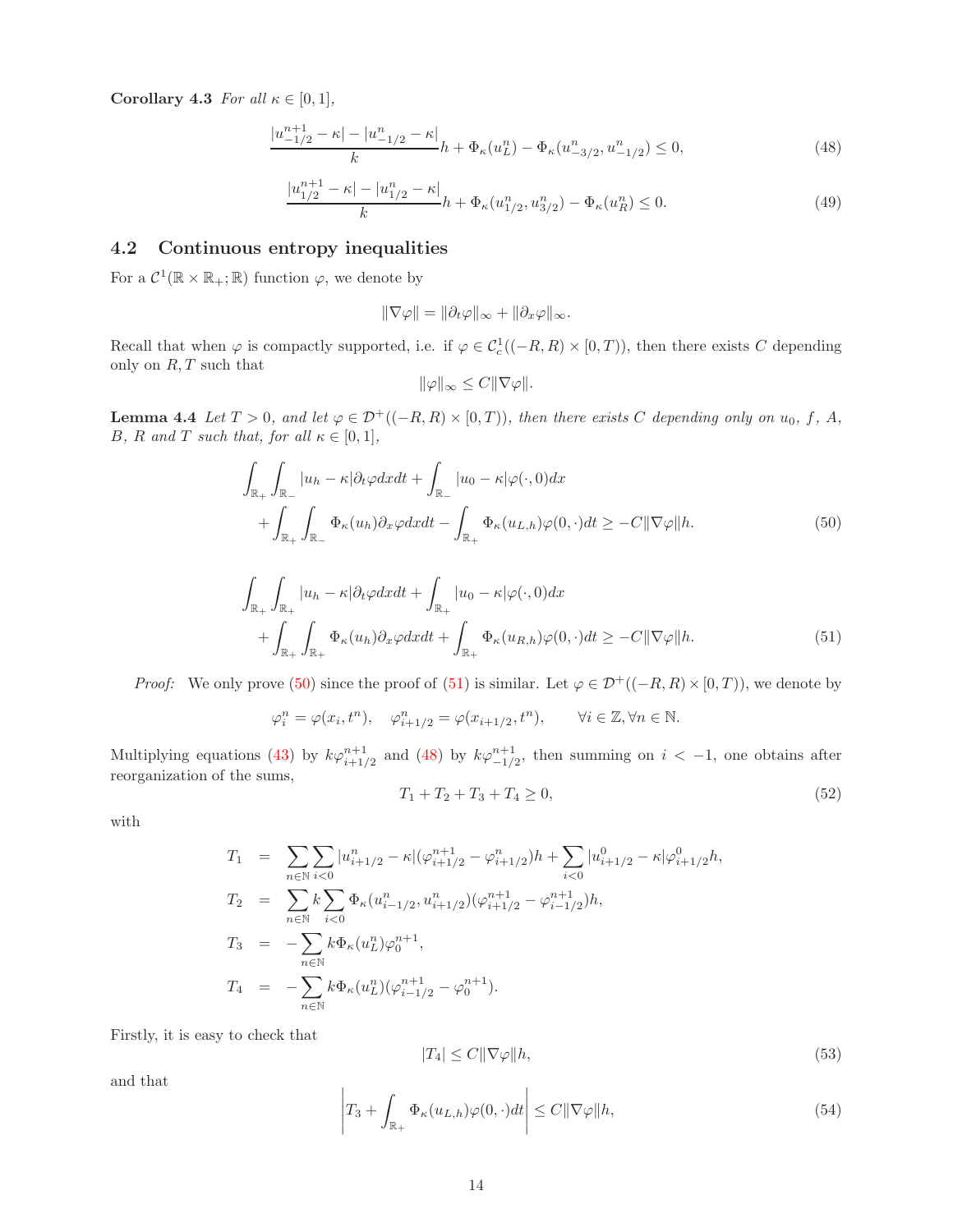It follows from Propositions [3.9](#page-10-2) and [3.11](#page-11-5) (we use here classical computations that we can deduce for example from  $[12]$ ) and the CFL condition  $(15)$  that

$$
\left|T_1 - \int_{\mathbb{R}_+} \int_{\mathbb{R}_-} |u_h - \kappa| \partial_t \varphi dx dt - \int_{\mathbb{R}_-} |u_0 - \kappa| \varphi(\cdot, 0) dx \right| \le C h \|\nabla \varphi\|,
$$
\n(55)

<span id="page-14-1"></span>
$$
\left|T_2 - \int_{\mathbb{R}_+} \int_{\mathbb{R}_-} \Phi_\kappa(u_h) \partial_x \varphi dx dt\right| \leq C h \|\nabla \varphi\|.
$$
\n(56)

Then  $(50)$  follows from  $(52)$ – $(56)$ .

As a direct consequence of Lemma [4.4,](#page-13-4) following the idea of R. EYMARD *et al.* [\[15\]](#page-22-12), exploited by F. BOUCHUT and B. PERTHAME  $[8]$ , we can state the following proposition.

**Proposition 4.5** There exist positive local Radon measures  $\mu_{L,h}, \mu_{R,h}$  belonging to  $(C_c(\mathbb{R} \times \mathbb{R}_+))'$  such that there exists C depending only on  $R, L_f$ 

<span id="page-14-4"></span>
$$
\mu_{L,h}(\omega_R) \le Ch, \qquad \mu_{R,h}(\omega_R) \le Ch,\tag{57}
$$

and such that, for all  $\varphi \in \mathcal{D}^+(\mathbb{R} \times \mathbb{R}_+)$ , one has

<span id="page-14-2"></span>
$$
\int_{\mathbb{R}_{+}} \int_{\mathbb{R}_{-}} |u_{h} - \kappa| \partial_{t} \varphi dx dt + \int_{\mathbb{R}_{-}} |u_{0} - \kappa| \varphi(\cdot, 0) dx \n+ \int_{\mathbb{R}_{+}} \int_{\mathbb{R}_{-}} \Phi_{\kappa}(u_{h}) \partial_{x} \varphi dx dt - \int_{\mathbb{R}_{+}} \Phi_{\kappa}(u_{L, h}) \varphi(0, \cdot) dt \ge - \langle \mu_{L, h}, |\partial_{t} \varphi| + |\partial_{x} \varphi| \rangle,
$$
\n(58)

$$
\int_{\mathbb{R}_{+}} \int_{\mathbb{R}_{+}} |u_{h} - \kappa| \partial_{t} \varphi dx dt + \int_{\mathbb{R}_{+}} |u_{0} - \kappa| \varphi(\cdot, 0) dx \n+ \int_{\mathbb{R}_{+}} \int_{\mathbb{R}_{+}} \Phi_{\kappa}(u_{h}) \partial_{x} \varphi dx dt + \int_{\mathbb{R}_{+}} \Phi_{\kappa}(u_{R,h}) \varphi(0, \cdot) dt \geq - \langle \mu_{R,h}, |\partial_{t} \varphi| + |\partial_{x} \varphi| \rangle.
$$
\n(59)

In section [5,](#page-14-0) we will use the doubling variable technique introduced by S. N. KRUZKOV [\[19\]](#page-22-1) and adapted to this frame by N. N. KUZNETSOV  $[20]$ . For this reason, we will assume that the exact solution u depends on the variable  $(y, s)$  instead of  $(x, t)$ . Since u admits strong traces  $u_L, u_R \in L^{\infty}(\mathbb{R}_+; [0, 1])$  on  $\{y = 0\} \times \mathbb{R}_+$  (either thanks to Proposition [3.12](#page-11-4) or to [\[24\]](#page-23-4)), then u satisfies the following entropy inequalities :  $\forall \psi \in \mathcal{D}^+(\mathbb{R} \times \mathbb{R}_+),$ 

<span id="page-14-3"></span>
$$
\int_{\mathbb{R}_{+}} \int_{\mathbb{R}_{-}} |u - \kappa| \partial_{s} \psi dy ds + \int_{\mathbb{R}_{-}} |u_{0} - \kappa| \psi(\cdot, 0) dy \n+ \int_{\mathbb{R}_{+}} \int_{\mathbb{R}_{-}} \Phi_{\kappa}(u) \partial_{y} \psi dy ds - \int_{\mathbb{R}_{+}} \Phi_{\kappa}(u_{L}) \psi(0, \cdot) ds \ge 0,
$$
\n(60)

$$
\int_{\mathbb{R}_{+}} \int_{\mathbb{R}_{+}} |u - \kappa| \partial_{s} \psi dy ds + \int_{\mathbb{R}_{+}} |u_{0} - \kappa| \psi(\cdot, 0) dy \n+ \int_{\mathbb{R}_{+}} \int_{\mathbb{R}_{+}} \Phi_{\kappa}(u) \partial_{y} \psi dy ds + \int_{\mathbb{R}_{+}} \Phi_{\kappa}(u_{R}) \psi(0, \cdot) ds \ge 0.
$$
\n(61)

## <span id="page-14-0"></span>5 Proof of Theorem [3](#page-5-3)

As mentioned before, the proof of the error estimates is based on the doubling variable technique, introduced by S. N. KRUŽKOV [\[19\]](#page-22-1) for proving the uniqueness of the entropy solution to a multidimensional scalar conservation law and later adapted by N. N. KUZNETSOV [\[20\]](#page-22-7) to derive error estimates on the solutions provided by monotone finite difference schemes. First of all, we need to introduce approximation of the unit.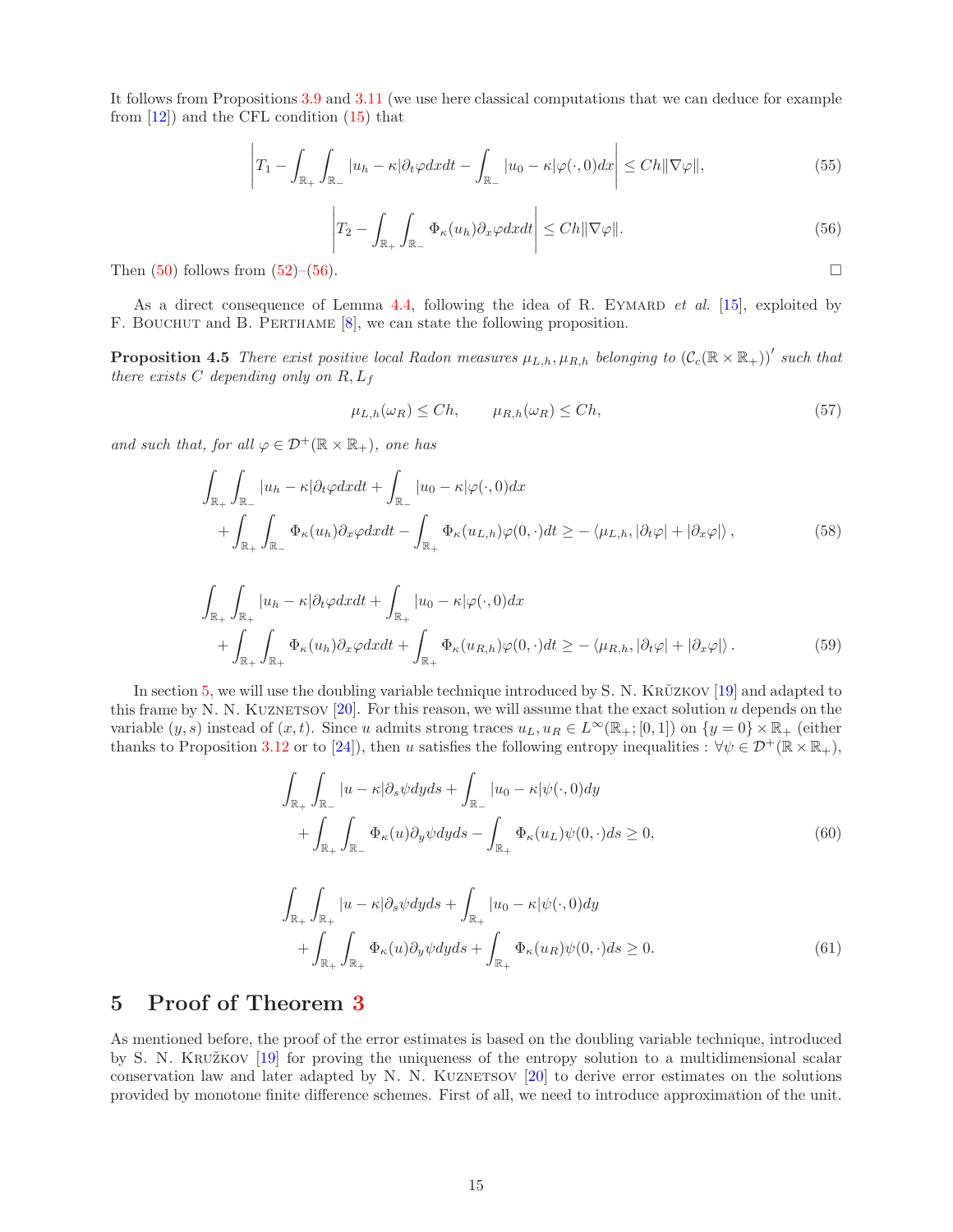#### <span id="page-15-0"></span>5.1 Approximation of the unit

Because of the presence of the interface  $\{x = 0\}$ , we need to introduce a family of non-even smoothing kernels  $(\rho_{\epsilon})_{\epsilon>0}$ . It is built as follows. Let  $\rho \in \mathcal{D}^+(\mathbb{R})$  such that  $\text{supp}(\rho) \subset [0,1]$ ,  $\int_{\mathbb{R}} \rho(a)da = 1$  and such that  $(x-1/2)\rho'(x) \leq 0$ . Let  $\epsilon \in (0,1]$ , we denote by  $\rho_{\epsilon}(x) = \frac{1}{\epsilon}\rho\left(\frac{x}{\epsilon}\right)$ , so that  $\text{supp}(\rho_{\epsilon}) \subset [0,\epsilon]$ , and

<span id="page-15-1"></span>
$$
\int_{\mathbb{R}} |\rho_{\epsilon}'(a)| da = \frac{2}{\epsilon} \rho(1/2). \tag{62}
$$

## 5.2 The case where  $F_h \equiv F$

In this section, we first assume that for almost all  $t \in [t^n, t^{n+1}), F(t) = F^n$ , and thus  $(u_{L,h}(t), u_{R,h}(t)) \in \mathcal{G}^*(t)$ . Let  $\varphi \in \mathcal{D}^+((-R, R) \times [0, T))$ , then we define the functions  $\xi_L, \xi_R$  by

$$
\xi_L(x,t,y,s) = \varphi(x,t)\rho_{\epsilon}(x-y)\rho_{\eta}(s-t), \qquad \xi_R(x,t,y,s) = \varphi(x,t)\rho_{\epsilon}(y-x)\rho_{\eta}(s-t),
$$

for some  $\epsilon, \eta > 0$  to be fixed later, and where  $\rho_{\epsilon}$  (or  $\rho_{\eta}$ ) is the approximation of the unit introduced in Section [5.1.](#page-15-0) The functions  $\xi_L$  and  $\xi_R$  are built so that

$$
\xi_L(x, t, y, 0) = \xi_R(x, t, y, 0) = 0, \quad \forall (x, y, t) \in \mathbb{R}_2 \times \mathbb{R}_+, \tag{63}
$$

$$
\xi_L(x,t,0,s) = 0, \quad \forall (x,t,s) \in \mathbb{R}_- \times (\mathbb{R}_+)^2, \qquad \xi_R(x,t,0,s) = 0, \quad \forall (x,t,s) \in (\mathbb{R}_+)^3.
$$
 (64)

Let us choose  $\kappa = u(y, s)$  in [\(58\)](#page-14-2) and integrate on  $\mathbb{R}_{-} \times \mathbb{R}_{+}$  w.r.t.  $(y, s)$ , and  $\kappa = u_h(x, t)$  in [\(60\)](#page-14-3) and integrate on  $\mathbb{R}_+ \times \mathbb{R}_+$  w.r.t.  $(x, t)$ , and then sum both contributions. This provides

<span id="page-15-2"></span>
$$
D_1^L + D_2^L + D_3^L + D_4^L \ge D_5^L,\tag{65}
$$

where

$$
D_1^L = \int_{\mathbb{R}_+} \int_{\mathbb{R}_-} \int_{\mathbb{R}_+} \int_{\mathbb{R}_-} |u_h(x,t) - u(y,s)| \partial_t \varphi(x,t) \rho_{\epsilon}(x-y) \rho_{\eta}(s-t) dx dt dy ds,
$$
  
\n
$$
D_2^L = \int_{\mathbb{R}_+} \int_{\mathbb{R}_-} \int_{\mathbb{R}_-} |u_0(x) - u(y,s)| \varphi(x,0) \rho_{\epsilon}(x-y) \rho_{\eta}(s) dx dy ds,
$$
  
\n
$$
D_3^L = \int_{\mathbb{R}_+} \int_{\mathbb{R}_-} \int_{\mathbb{R}_+} \int_{\mathbb{R}_-} \Phi_{u(y,s)}(u_h(x,t)) \partial_x \varphi(x,t) \rho_{\epsilon}(x-y) \rho_{\eta}(s-t) dx dt dy ds,
$$
  
\n
$$
D_4^L = - \int_{\mathbb{R}_+} \int_{\mathbb{R}_-} \int_{\mathbb{R}_+} \Phi_{u(y,s)}(u_{L,h}(t)) \varphi(0,t) \rho_{\epsilon}(-y) \rho_{\eta}(s-t) dt dy ds,
$$
  
\n
$$
D_5^L = - \int_{\mathbb{R}_+} \int_{\mathbb{R}_-} \langle \mu_{L,h}, (|\partial_t \varphi| + |\partial_x \varphi|) \rho_{\epsilon}(\cdot-y) \rho_{\eta}(s-\cdot) \rangle dy ds
$$
  
\n
$$
- \int_{\mathbb{R}_+} \int_{\mathbb{R}_-} \langle \mu_{L,h}, \varphi(|\rho_{\epsilon}'(\cdot-y)| \rho_{\eta}(s-\cdot) + \rho_{\epsilon}(\cdot-y)| \rho_{\eta}'(s-\cdot)| \rangle \rangle dy ds
$$

Among the above terms, only  $D_4^L$  is original in the sense that its treatment has not already been performed in the already mentioned works [\[20,](#page-22-7) [17,](#page-22-8) [16\]](#page-22-9). Let us first recall the classical results concerning the other terms.

Concerning the term  $D_5^L$ , it follows from Fubini-Tonelli theorem and from estimate [\(57\)](#page-14-4) that

$$
\int_{\mathbb{R}_+} \int_{\mathbb{R}_-} \langle \mu_{L,h}, (\left|\partial_t \varphi\right| + \left|\partial_x \varphi\right|) \rho_{\epsilon}(\cdot - y) \rho_{\eta}(s - \cdot) \rangle \, dy ds \leq Ch \|\nabla \varphi\|.
$$

On the other hand, thanks to [\(62\)](#page-15-1), one has

$$
\int_{\mathbb{R}_+} \int_{\mathbb{R}_-} \left\langle \mu_{L,h} , \varphi \left( |\rho_\epsilon'(\cdot, -y)| \rho_\eta(s-\cdot) + \rho_\epsilon(\cdot -y) |\rho_\eta'(s-\cdot) | \right) \right\rangle dy ds \leq C \left( \frac{h}{\epsilon} + \frac{h}{\eta} \right) \|\varphi\|_\infty,
$$

hence

$$
D_5^L \ge -C\left(h + \frac{h}{\epsilon} + \frac{h}{\eta}\right) \|\nabla \varphi\|.\tag{66}
$$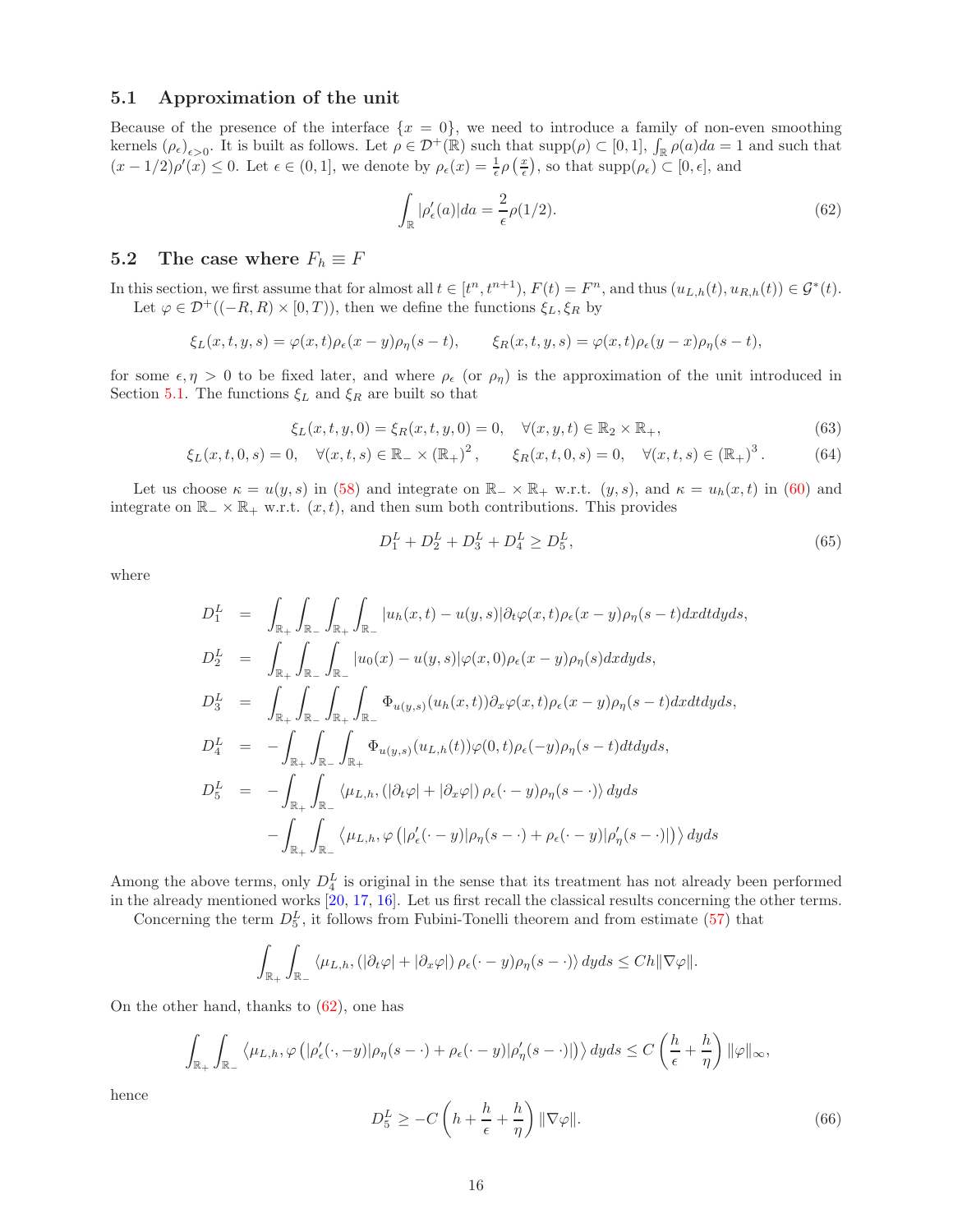Let us now consider the term  $D_1$ , for which one has

$$
D_1^L \le D_{1,1}^L + D_{1,2}^L,\tag{67}
$$

where

$$
D_{1,1}^{L} = \int_{\mathbb{R}_{+}} \int_{\mathbb{R}_{-}} |u_{h}(x,t) - u(x,t)| \partial_{t} \varphi(x,t) dx dt,
$$
  
\n
$$
D_{1,2}^{L} = \int_{\mathbb{R}_{+}} \int_{\mathbb{R}_{-}} \int_{\mathbb{R}_{+}} \int_{\mathbb{R}_{-}} |u(x,t) - u(y,s)| |\partial_{t} \varphi(x,t)| \rho_{\epsilon}(x-y) \rho_{\eta}(s-t) dx dt dy ds.
$$

Using the fact that u belongs to BV(supp $\varphi$ ) (cf. Proposition [3.12\)](#page-11-4), one thus obtains that

$$
D_{1,2}^{L} \le C(\epsilon + \eta) \|\nabla \varphi\|,\tag{68}
$$

where C only depends on supp $\varphi$ ,  $u_0$ , f, A, B.

In order to estimate  $D_2^L$ , we mimic the method proposed in [\[15,](#page-22-12) [12,](#page-22-11) [22\]](#page-23-5). Therefore, we choose

$$
(y,s) \mapsto \psi(x,t,y,s) = \varphi(x,0)\rho_{\epsilon}(x-y)\int_{s}^{\infty} \rho_{\eta}(\tau)d\tau
$$

as test function in [\(60\)](#page-14-3) for  $\kappa = u_0(x)$  and integrate w.r.t.  $x \in \mathbb{R}_-$ . This provides that

$$
D_2^L \le D_{2,1}^L + D_{2,2}^L + D_{2,3}^L,\tag{69}
$$

where

$$
D_{2,1}^{L} = \int_{\mathbb{R}_{-}} \int_{\mathbb{R}_{-}} |u_{0}(y) - u_{0}(x)| \varphi(x,0) \rho_{\epsilon}(x-y) dxdy,
$$
  
\n
$$
D_{2,2}^{L} = - \int_{\mathbb{R}_{-}} \int_{\mathbb{R}_{+}} \int_{\mathbb{R}_{-}} \Phi_{u_{0}(y)}(u(y,s)) \varphi(x,0) \rho_{\epsilon}'(x-y) \int_{s}^{\infty} \rho_{\eta}(\tau) d\tau dy ds dx.
$$
  
\n
$$
D_{2,3}^{L} = - \int_{\mathbb{R}_{-}} \int_{\mathbb{R}_{+}} \int_{\mathbb{R}_{-}} (\Phi_{u_{0}(x)}(u(y,s)) - \Phi_{u_{0}(y)}(u(y,s))) \varphi(x,0) \rho_{\epsilon}'(x-y) \int_{s}^{\infty} \rho_{\eta}(\tau) d\tau dy ds dx.
$$

Since  $u_0 \in BV(\mathbb{R}_-)$ , one has

$$
D_{2,1}^L \le C\epsilon \|\varphi\|_{\infty}.\tag{70}
$$

Recall that  $b \mapsto \Phi_b(a)$  is  $L_f$ -Lipschitz continuous for all  $a \in [0,1]$ ; besides, supp  $(s \mapsto \int_s^{\infty} \rho_{\eta}(\tau) d\tau \subset [0,\eta]$ and  $0 \leq \int_s^{\infty} \rho_{\eta}(\tau) d\tau \leq 1$ , which gives

$$
|D_{2,3}^L| \le L_f \eta \|\varphi\|_{\infty} \int_{\mathbb{R}_-} \int_{\mathbb{R}_-} |u_0(x) - u_0(y)| |\rho_{\epsilon}'(x - y)| dxdy.
$$

Now, noting that  $a \mapsto \frac{\epsilon |\rho'_{\epsilon}(a)|}{2\rho(1/2)}$  is an approximation of the unit leads to

$$
|D_{2,3}^L| \le C\eta \|\varphi\|_{\infty}.\tag{71}
$$

Integrating  $D_{2,2}^L$  by parts w.r.t. the variable x provides

$$
D_{2,2}^{L} = \int_{\mathbb{R}_{-}} \int_{\mathbb{R}_{+}} \int_{\mathbb{R}_{-}} \Phi_{u_{0}(y)}(u(y,s)) \partial_{x} \varphi(x,0) \rho_{\epsilon}(x-y) \int_{s}^{\infty} \rho_{\eta}(\tau) d\tau dy ds dx + \int_{\mathbb{R}_{+}} \int_{\mathbb{R}_{-}} \Phi_{u_{0}(y)}(u(y,s)) \varphi(0,0) \rho_{\epsilon}(-y) \int_{s}^{\infty} \rho_{\eta}(\tau) d\tau dy ds.
$$

Using again that supp  $(s \mapsto \int_s^{\infty} \rho_{\eta}(\tau) d\tau) \subset [0, \eta]$  and  $0 \leq \int_s^{\infty} \rho_{\eta}(\tau) d\tau \leq 1$ , one obtains that

$$
|D_{2,2}^L| \le C\eta(\|\varphi\|_{\infty} + \|\nabla\varphi\|). \tag{72}
$$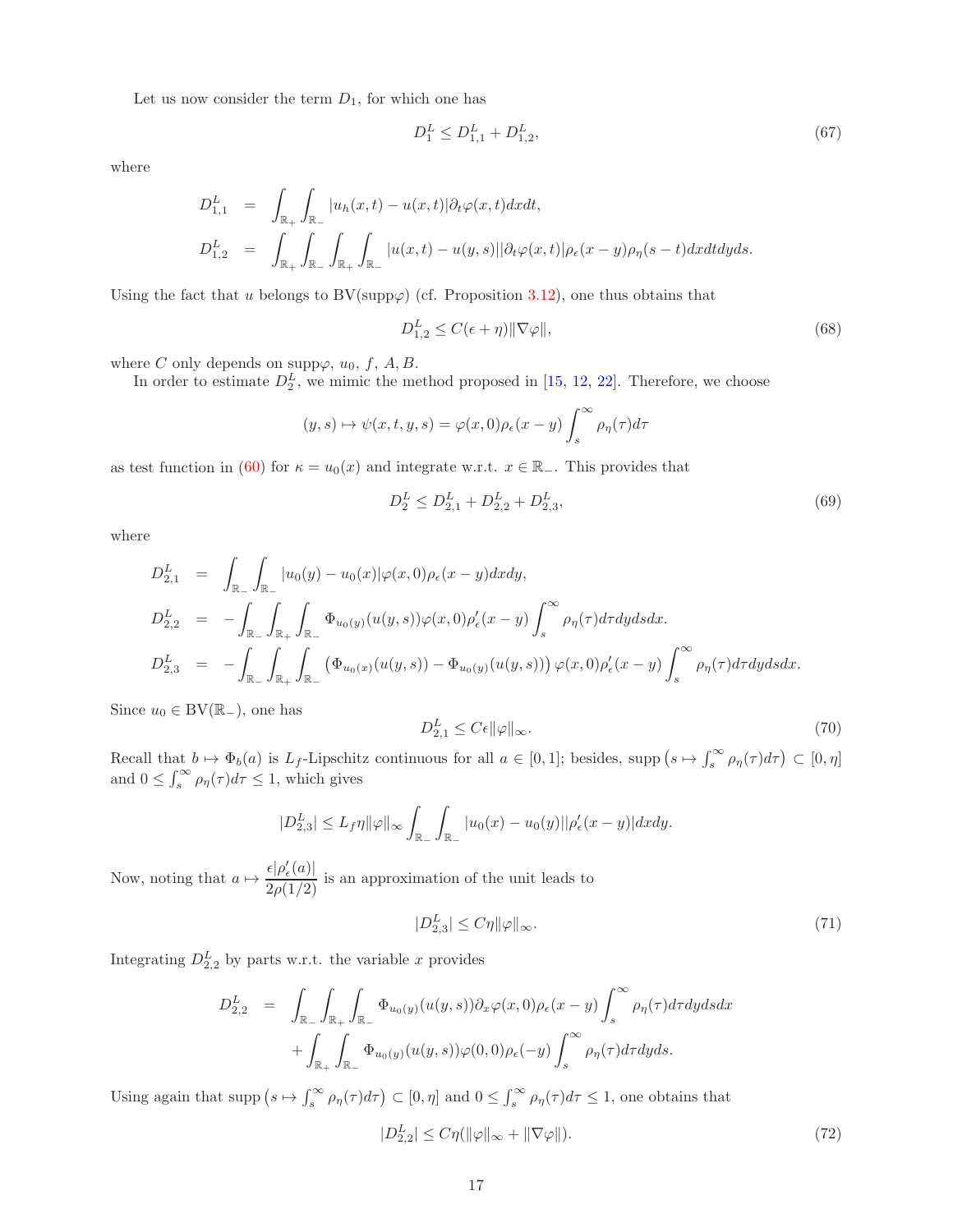Concerning  $D_3^L$ , one has

$$
D_3^L \le D_{3,1}^L + D_{3,2}^L,\tag{73}
$$

with

$$
D_{3,1}^L = \int_{\mathbb{R}_+} \int_{\mathbb{R}_-} \Phi_{u(x,t)}(u_h(x,t)) \partial_x \varphi(x,t) dx dt,
$$
  
\n
$$
D_{3,2}^L = L_f \int_{\mathbb{R}_+} \int_{\mathbb{R}_-} \int_{\mathbb{R}_+} \int_{\mathbb{R}_-} |u(x,t) - u(y,s)| |\partial_x \varphi(x,t)| \rho_{\epsilon}(x-y) \rho_{\eta}(s-t) dx dt dy ds.
$$

Therefore, using again that  $u \in BV_{loc}(\mathbb{R} \times \mathbb{R}_+)$ , we deduce that

$$
D_{3,2}^L \le C(\epsilon + \eta) \|\nabla \varphi\|.\tag{74}
$$

The treatment of  $D_4^L$  is quite similar to the treatment of  $D_2^L$ . Indeed, choosing

$$
(y,s) \mapsto \varphi(0,t)\rho_{\eta}(s-t) \int_{-y}^{\infty} \rho_{\epsilon}(a)da
$$

as test function in [\(60\)](#page-14-3) and integrating for  $t \in \mathbb{R}_+$  yield

$$
D_4^L \le D_{4,1}^L + D_{4,2}^L,\tag{75}
$$

where

$$
D_{4,1}^{L} = -\int_{\mathbb{R}_{+}} \int_{\mathbb{R}_{+}} \Phi_{u_{L}(s)}(u_{L,h}(t)) \varphi(0,t) \rho_{\eta}(s-t) dt ds,
$$
  
\n
$$
D_{4,2}^{L} = \int_{\mathbb{R}_{+}} \int_{\mathbb{R}_{+}} \int_{\mathbb{R}_{-}} |u(y,s) - u_{L,h}(t)| \varphi(0,t) \rho_{\eta}'(s-t) \int_{-y}^{\infty} \rho_{\epsilon}(a) da dy ds dt.
$$

We deduce from the triangle inequality that

$$
D_{4,2}^L \le D_{4,3}^L + D_{4,4}^L,\tag{76}
$$

where

$$
D_{4,3}^L = \int_{\mathbb{R}_+} \int_{\mathbb{R}_+} \int_{\mathbb{R}_-} |u(y,s) - u_{L,h}(s)| \varphi(0,t) \rho_{\eta}'(s-t) \int_{-y}^{\infty} \rho_{\epsilon}(a) da dy ds dt,
$$
  

$$
D_{4,4}^L = \epsilon \int_{\mathbb{R}_+} \int_{\mathbb{R}_+} |u_{L,h}(t) - u_{L,h}(s)| |\rho_{\eta}'(s-t)| ds dt.
$$

Integrating  $D_{4,3}^L$  by parts w.r.t. the variable t leads to

$$
D_{4,3}^L = \int_{\mathbb{R}_+} \int_{\mathbb{R}_-} |u(y,s) - u_{L,h}(s)| \left( \int_{-y}^{\infty} \rho_{\epsilon}(a) da \right) \left\{ \varphi(0,0) \rho_{\eta}(s) + \int_0^{\infty} \partial_t \varphi(0,t) \rho_{\eta}(s-t) dt \right\} dy ds.
$$

Since  $0 \le u(y, s), u_{L,h}(t) \le 1$ , since,  $y \mapsto \int_{-y}^{\infty} \rho_{\epsilon}(a)da$  is compactly supported in  $[-\epsilon, 0]$  and bounded by 1, we obtain that

$$
D_{4,3}^L \le C\epsilon \left( \|\varphi\|_{\infty} + \|\nabla \varphi\| \right). \tag{77}
$$

We provide now two estimates for  $D_{4,4}^L$  according to the regularity of  $t \mapsto u_{L,h}(t)$ .

• First, we do not assume that Assumption [2](#page-5-1) holds, then, using the fact that  $0 \le u_{L,h} \le 1$  a.e. in  $\mathbb{R}_+$ , one has

$$
D_{4,4}^L \le C\frac{\epsilon}{\eta} \|\nabla \varphi\|.\tag{78}
$$

• Assume now that Assumption [2](#page-5-1) holds, then one obtains that

<span id="page-17-0"></span>
$$
D_{4,4}^L \le 2\epsilon \rho(1/2) C_{\text{BV}} \|\nabla \varphi\|.\tag{79}
$$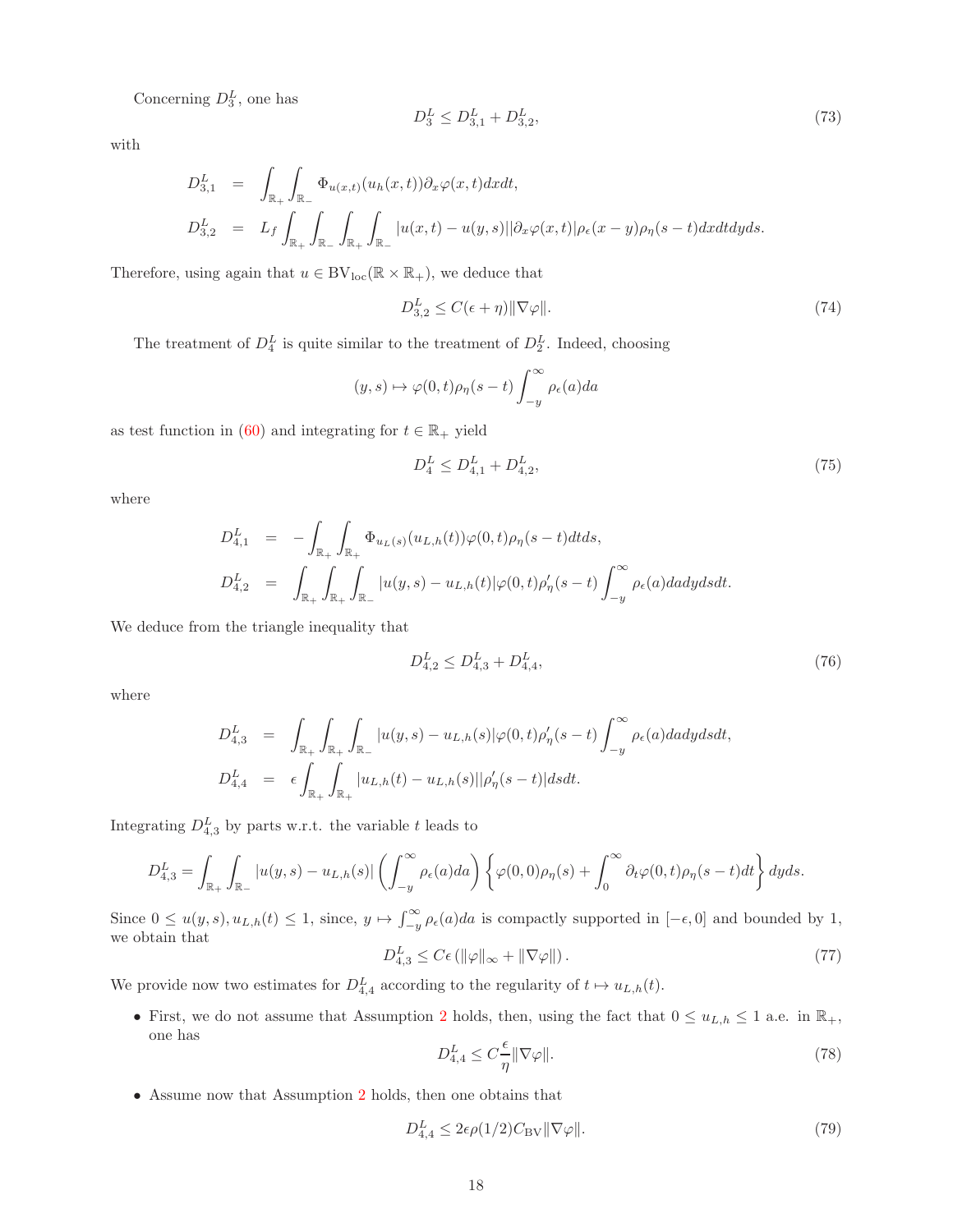Thus it follows from  $(65)-(79)$  $(65)-(79)$  that

<span id="page-18-0"></span>
$$
\int_{\mathbb{R}_+} \int_{\mathbb{R}_-} |u_h(x,t) - u(x,t)| \partial_t \varphi(x,t) dx dt + \int_{\mathbb{R}_+} \int_{\mathbb{R}_-} \Phi_{u(x,t)}(u_h(x,t)) \partial_x \varphi(x,t) dx dt \n- \int_{\mathbb{R}_+} \int_{\mathbb{R}_+} \Phi_{u_L(s)}(u_{L,h}(t)) \varphi(0,t) \rho_{\eta}(s-t) dt ds \ge -C ||\nabla \varphi|| \Theta(h,\epsilon,\eta),
$$
\n(80)

where

$$
\Theta(h,\epsilon,\eta) = \begin{cases} h+\epsilon+\eta+\frac{h}{\epsilon}+\frac{h}{\eta} & \text{if Assumption 2 holds,} \\ h+\epsilon+\eta+\frac{h}{\epsilon}+\frac{h}{\eta}+\frac{\epsilon}{\eta} & \text{otherwise.} \end{cases}
$$
(81)

Similar calculations carried out for  $(x, t, y, s) \in (\mathbb{R}_{+})^4$  with the test function  $\xi_R$  yield

<span id="page-18-1"></span>
$$
\int_{\mathbb{R}_{+}} \int_{\mathbb{R}_{+}} |u_{h}(x,t) - u(x,t)| \partial_{t} \varphi(x,t) dx dt + \int_{\mathbb{R}_{+}} \int_{\mathbb{R}_{+}} \Phi_{u(x,t)}(u_{h}(x,t)) \partial_{x} \varphi(x,t) dx dt + \int_{\mathbb{R}_{+}} \int_{\mathbb{R}_{+}} \Phi_{u_{R}(s)}(u_{R,h}(t)) \varphi(0,t) \rho_{\eta}(s-t) dt ds \geq -C ||\nabla \varphi|| \Theta(h,\epsilon,\eta). \tag{82}
$$

Adding [\(80\)](#page-18-0) and [\(82\)](#page-18-1) provides

<span id="page-18-4"></span>
$$
\int_{\mathbb{R}_{+}} \int_{\mathbb{R}} |u_{h}(x,t) - u(x,t)| \partial_{t} \varphi(x,t) dx dt \n+ \int_{\mathbb{R}_{+}} \int_{\mathbb{R}_{-}} \Phi_{u(x,t)}(u_{h}(x,t)) \partial_{x} \varphi(x,t) dx dt + R_{\eta,h}(\varphi) \geq -C ||\nabla \varphi|| \Theta(h,\epsilon,\eta),
$$
\n(83)

where

$$
R_{\eta,h}(\varphi) = \int_{\mathbb{R}_+} \int_{\mathbb{R}_+} \left[ \Phi_{u_R(s)}(u_{R,h}(t)) - \Phi_{u_L(s)}(u_{L,h}(t)) \right] \varphi(0,t) \rho_{\eta}(s-t) dt ds.
$$

<span id="page-18-2"></span>**Lemma 5.1** Let  $t > 0$  and let  $\mathcal{G}^*(t)$  be the  $L^1$ -dissipative germ introduced in Definition [1.1,](#page-1-8) then, for all  $(c_L, c_R) \in \mathcal{G}^*(t)$ , for all  $(\kappa_L, \kappa_R) \in [0, 1]^2$ ,

$$
\Phi_{\kappa_R}(c_R) - \Phi_{\kappa_L}(c_L) \leq L_f \text{dist}_1\left((\kappa_L, \kappa_R), \mathcal{G}^*(t)\right),
$$

where

$$
dist_1((\kappa_L, \kappa_R), \mathcal{G}^*(t)) = \min_{(a_L, a_R) \in \mathcal{G}^*(t)} (|\kappa_L - a_L| - |\kappa_R - a_R|).
$$

*Proof:* Let  $(a_L, a_R) \in \mathcal{G}^*(t)$ , then, thanks to the definition of  $\mathcal{G}^*(t)$ , one has

$$
\Phi_{a_R}(c_R) - \Phi_{a_L}(c_L) \leq 0.
$$

Now, since  $\kappa \mapsto \Phi_{\kappa}(s)$  is  $L_f$ -Lipschitz continuous for all  $s \in [0, 1]$ , we obtain that

$$
\Phi_{\kappa_R}(c_R) - \Phi_{\kappa_L}(c_L) \leq L_f \left( |\kappa_L - a_L| - |\kappa_R - a_R| \right).
$$

<span id="page-18-3"></span>Since  $\mathcal{G}^*(t)$  is closed in  $[0,1]^2$ , the above relation thus still holds for the minimum  $(a_L, a_R) \in \mathcal{G}^*(t)$ .

**Lemma 5.2** There exists  $C$  depending only on  $f, T, A, B$  such that

$$
R_{\eta,h}(\psi) \le C\eta \|\psi\|_{\infty}, \qquad \forall \psi \in \mathcal{C}_c([0,T); \mathbb{R}).
$$

*Proof:* Using the fact that  $\Phi_{\kappa}(u) = \Phi_{u}(\kappa)$ , it follows from Lemma [5.1](#page-18-2) that

$$
\Phi_{u_R(s)}(u_{R,h}(t)) - \Phi_{u_L(s)}(u_{L,h}(t)) \le L_f \max \Big\{ \text{dist}_1\left( (u_L(s), u_R(s)), \mathcal{G}^*(t) \right), \text{dist}_1\left( (u_{L,h}(t), u_{R,h}(t)), \mathcal{G}^*(s) \right) \Big\}.
$$

Now, its appears clearly that if  $(u_L(s), u_R(s)) \in \mathcal{G}^*(t)$  or  $(u_{L,h}(t), u_{R,h}(t)) \in \mathcal{G}^*(s)$ , then

$$
\Phi_{u_R(s)}(u_{R,h}(t)) - \Phi_{u_L(s)}(u_{L,h}(t)) \le 0.
$$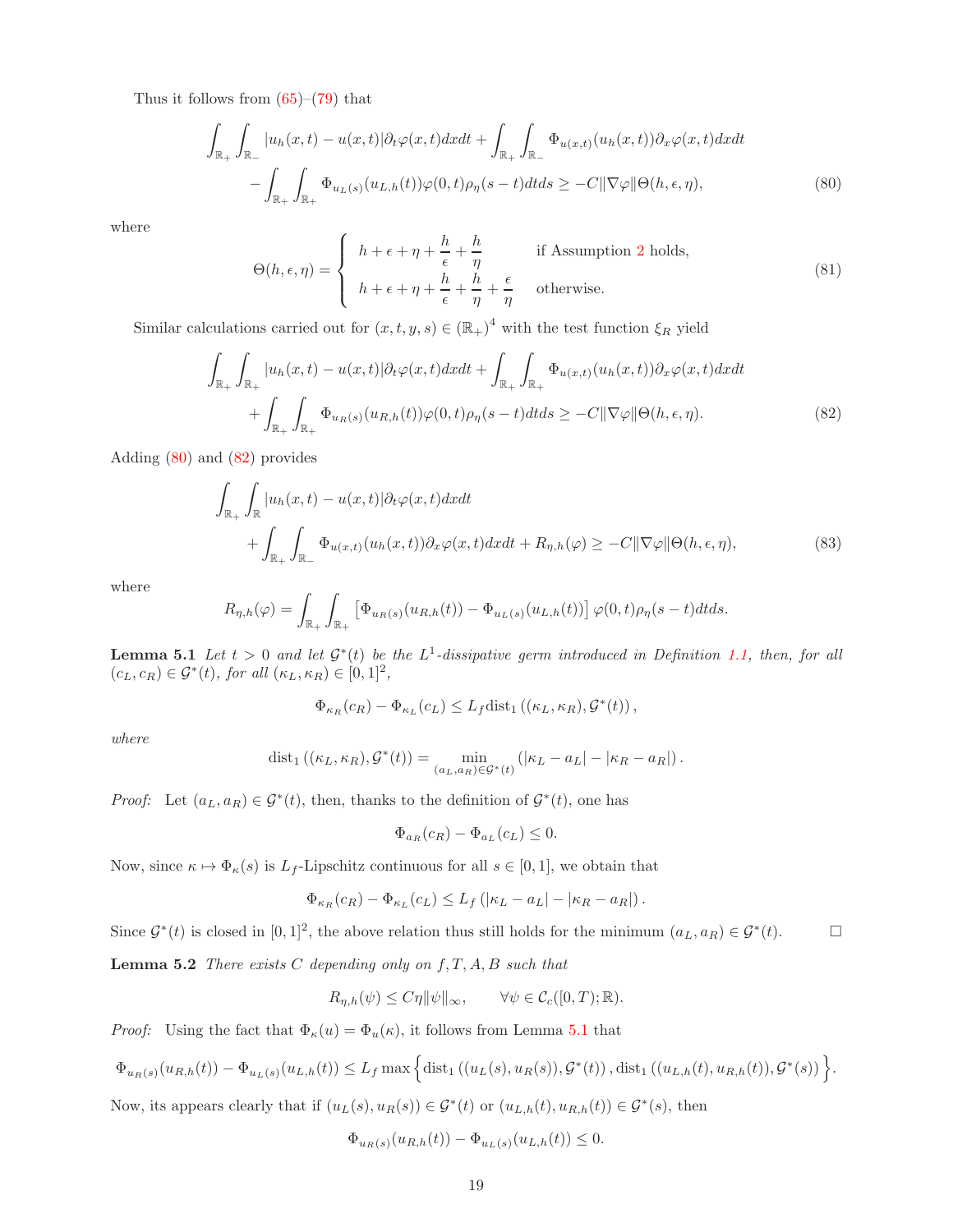Assume now that  $(u_L(s), u_R(s)) \notin \mathcal{G}^*(t)$  and  $(u_{L,h}(t), u_{R,h}(t)) \notin \mathcal{G}^*(s)$ . This implies that either

<span id="page-19-0"></span>
$$
F(t) > F(s)
$$
 and  $(uL(s), uR(s)) = (A(s), B(s)),$  (84)

or

<span id="page-19-1"></span>
$$
F(t) < F(s)
$$
 and  $(u_{L,h}(t), u_{R,h}(t)) = (A(t), B(t)).$  (85)

In the first case [\(84\)](#page-19-0), one has

dist<sub>1</sub>
$$
((uL(s), uR(s)); \mathcal{G}^*(t)) \le |A(t) - A(s)| + |B(t) - B(s)|,
$$

while in the second case [\(85\)](#page-19-1), one has

$$
dist_1((u_{L,h}(t), u_{R,h}(t)); \mathcal{G}^*(s)) \le |A(t) - A(s)| + |B(t) - B(s)|.
$$

Hence,

$$
\Phi_{u_R(s)}(u_{R,h}(t)) - \Phi_{u_L(s)}(u_{L,h}(t)) \le L_f (|A(t) - A(s)| + |B(t) - B(s)|). \tag{86}
$$

Now, for  $\psi \in \mathcal{C}_c([0,T);\mathbb{R})$ , recalling that  $\text{supp}(\rho_\eta) \subset [0,\eta]$ , one has

$$
R_{\eta,h}(\psi) \le L_f \|\psi\|_{\infty} \left( \sup_{\tau \in [0,\eta]} \int_0^T |A(t+\tau) - A(t)| dt + \sup_{\tau \in [0,\eta]} \int_0^T |B(t+\tau) - B(t)| dt \right),
$$

thus we obtain

$$
R_{\eta,h}(\psi) \le L_f TV_{[0,T+1]}(A-B)\eta \|\psi\|_{\infty}.
$$

Using Lemma [5.2](#page-18-3) in [\(83\)](#page-18-4) provides that

$$
\int_{\mathbb{R}_+} \int_{\mathbb{R}} |u_h(x,t) - u(x,t)| \partial_t \varphi(x,t) dx dt + \int_{\mathbb{R}_+} \int_{\mathbb{R}} \Phi_{u(x,t)}(u_h(x,t)) \partial_x \varphi dx dt \le C \|\nabla \varphi\| \Theta(h,\epsilon,\eta). \tag{87}
$$

In order to conclude the proof of Theorem [3,](#page-5-3) it only remains to choose a convenient  $\varphi$ , that is

$$
\varphi(x,t) = \begin{cases} \zeta(|x|-L_f t) \frac{T-t}{T} & \text{if } (x,t) \in \mathbb{R} \times [0,T], \\ 0 & \text{if } t \geq T. \end{cases}
$$

where

$$
\zeta(r) = \max(0, \min(1, R + 1 - r)), \qquad \forall r \in \mathbb{R}_+,
$$

and to notice that choosing  $\epsilon = \eta = h^{1/2}$  (under Assumption [2\)](#page-5-1) or  $\epsilon = h^{2/3}$  and  $\eta = h^{1/3}$  (general case) provides

$$
\min_{\epsilon, \eta} \Theta(h, \epsilon, \eta) \le \begin{cases} Ch^{1/2} & \text{if Assumption 2 holds,} \\ Ch^{1/3} & \text{otherwise.} \end{cases}
$$

#### 5.3 The general case

Denote by  $\tilde{u}$  the unique solution to the problem corresponding to the constraint  $F_h$ . Then it has been proven previously that

$$
\iint_{\omega_R} |u_h - \tilde{u}| dx dt \le Ch^{\alpha} \quad \text{with } \alpha \in \{1/2, 1/3\}.
$$

In order to achieve the proof of Theorem [3,](#page-5-3) it only remains to show that

<span id="page-19-2"></span>
$$
\iint_{\omega_R} |u - \tilde{u}| dx dt \le C h^{1/2}.
$$

In fact, one has a better estimate, thanks to the following Proposition, proved in Appendix of [\[4\]](#page-22-2).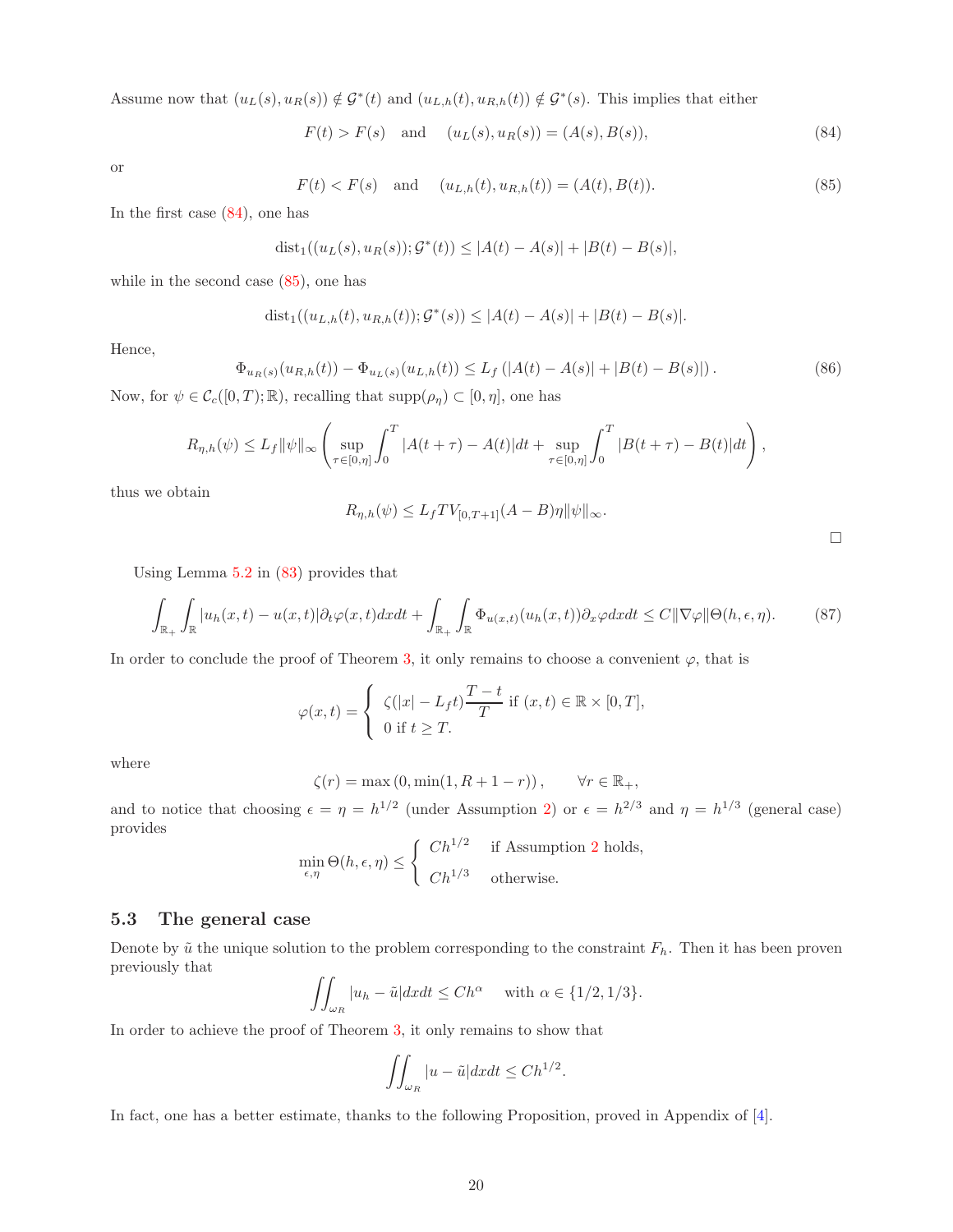**Proposition 5.3 ([\[4\]](#page-22-2))** Let  $F, \check{F} \in L^{\infty}(\mathbb{R}_+; [0, f(\overline{u})])$ , and let u,  $\check{u}$  be the solutions corresponding respectively to the constraint  $F, \tilde{F}$  and to a similar initial data  $u_0$ . Then,

$$
\int_0^T \int_{\mathbb{R}} |u - \check{u}| dx dt \le 2 \int_0^T |F - \check{F}| dt.
$$

Since A is supposed to belong to BV $(0, T)$ , then  $F = f(A)$  also belongs to BV $(0, T)$ . As a consequence, there exists  $C$  depending only on  $A, f, T$  such that

$$
||F - F_h||_{L^1(0,T)} \le Ch.
$$

We deduce from the above estimate and from Proposition [5.3](#page-19-2) the following corollary that achieves the proof of Theorem [3.](#page-5-3)

**Corollary 5.4** Under Assumption [1,](#page-5-2) there exists  $C$  depending only on  $A, f, T$  such that

$$
\iint_{\omega_R} |u - \tilde{u}| dx dt \le Ch.
$$

## <span id="page-20-0"></span>6 Numerical illustration

We now present some numerical simulations in order to illustrate the error estimate  $(22)$ . Two conservation laws are investigated: the first one is based on the flux (called the *hat flux* in the following)

$$
f(u) = 1/2 - |u - 1/2|
$$

which has the particularity of having linear two parts and the second one is based on the flux (called the  $GNL$  flux — as genuinely non linear — in the following)

$$
f(u) = u(1 - u)
$$

which is strictly concave. While the present work is devoted to the analysis of the Godunov scheme, we also present the results obtained with the Rusanov scheme:

$$
G(a,b) = \frac{f(a) + f(b)}{2} - \frac{\max(|f'(a)|, |f'(b)|)}{2}(b-a)
$$

and the constraint is still handled using the trick  $(14)$ . The initial data for the test case is

$$
u(x,0) = \begin{cases} 0.4 & \text{if } -1/2 \le x < 0, \\ 0.5 & \text{if } 0 \le x \le 1/2, \end{cases}
$$

and the final time is 0.3. For each flux, the constraint is set to  $F = 0.2$  and is activated (see Figure [2,](#page-21-0) left). For the hat flux, the solution is composed of a left-going shock wave, a nonclassical stationary shock and a right-going linear wave. For the GNL flux, the solution is composed of a left-going shock wave, a nonclassical stationary shock and a right-going shock wave. The rates of convergence are displayed in Figure [2,](#page-21-0) right. They are the same for both numerical schemes, which let us think that our result should be extended for any monotone numerical scheme. For the hat flux, the measured rate is  $1/2$  (and therefore it attests the optimality of our result) while the measured rate is 1 for the GNL flux. Note that in the latter case, it means that the constraint does not alter the classical rate of convergence.

## <span id="page-20-1"></span>7 Concluding remarks

### 7.1 A posteriori error estimate

As noticed by D. KRÖNER and M. OHLBERGER [\[18\]](#page-22-14), the doubling variable approach used for obtaining error estimates provides a posteriori estimators, i.e. that for all compact subset K of  $\mathbb{R} \times \mathbb{R}_+$ , there exists  $\eta_K$ depending only  $f, K, u_0, A, B$  (but not on the exact solution u) such that

$$
\iint_K |u_h(x,t) - u(x,t)| dx dt \leq \eta_K(u_h).
$$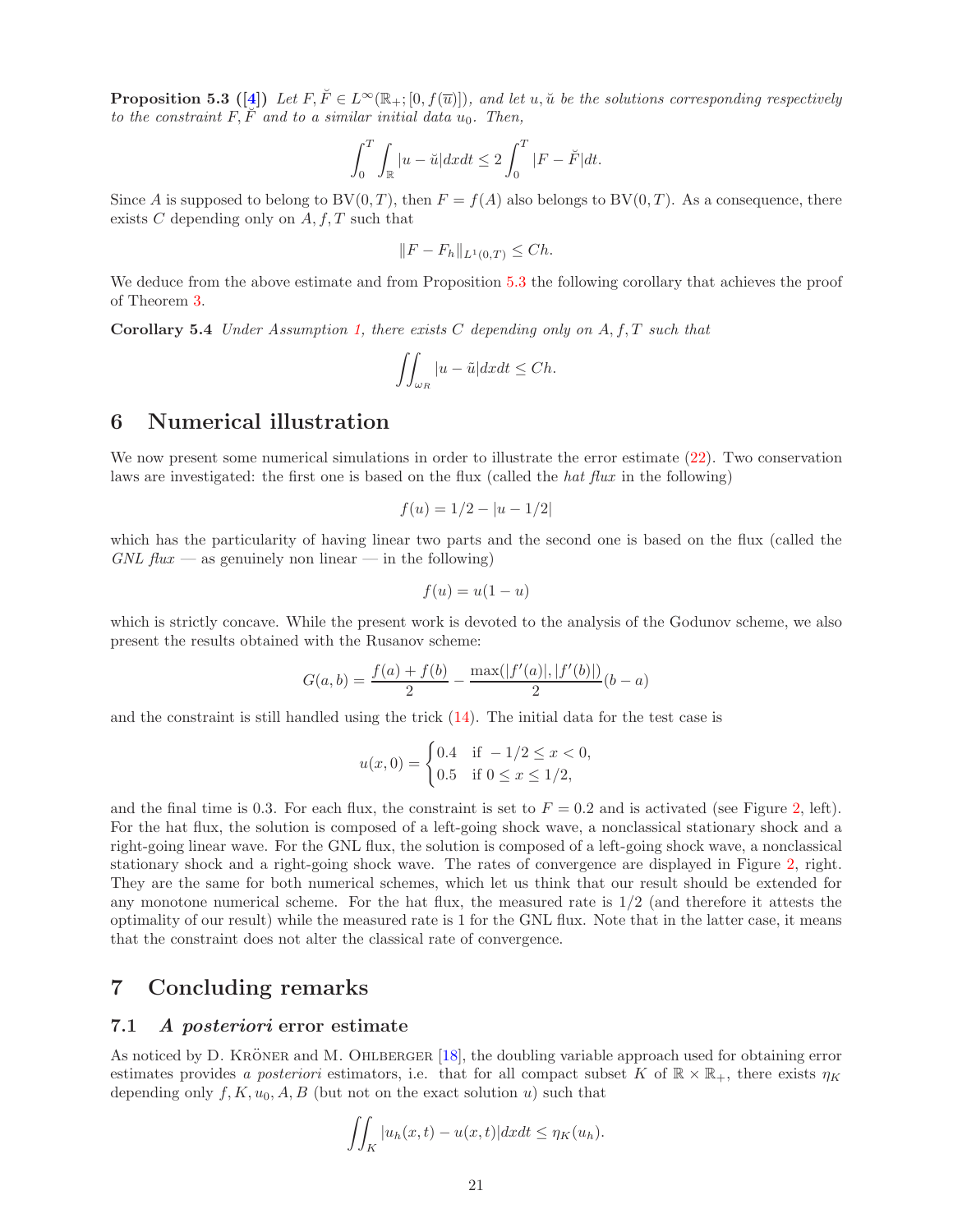

<span id="page-21-0"></span>Figure 2: Left: Exact solutions for each flux  $(u \text{ vs } x)$ . Right: Rates of convergence for each flux and each numerical scheme  $(L^1$  error vs h in Log-scale)

Since the right-hand side in the above estimate is fully computable, this permits the localization of the error, and an adaptive mesh refinement strategy (we refer to  $[18]$  for more details on both the derivation of the a posteriori estimator and the mesh refinement algorithm). As a consequence, our estimates can be used to develop a *posteriori* estimators for constrained conservation laws.

#### 7.2 Comments on the optimality of the result

The order  $h^{1/2}$  is optimal in the sense that it can be recovered in some particular cases. Indeed, choosing  $f(u) = 1/2 - |u - 1/2|$ ,  $F \equiv 1/2$  (this means that  $A \equiv B \equiv 1/2$ , so that the constraint is always inactive), and  $u_0$  in BV(R) such that  $0 \le u_0 \le 1/2$ . Then the problem turns to be the standard linear equation  $\partial_t u + \partial_x u = 0$ , and the Godunov scheme becomes the upwind scheme. It is well known that in this case, the error behaves as  $h^{1/2}$ , as illustrated in Figure [2.](#page-21-0)

In the case where f is uniformly concave, the numerical experiments provide an error of order  $h$ .

#### 7.3 The case of discontinuous flux function

Consider the case of a scalar conservation law with discontinuous flux function, i.e.

$$
\partial_t u + \partial_x f(x, u) = 0,
$$

where  $f(x, u) = f_L(u)$  if  $x < 0$  and  $f(x, u) = f_R(u)$  if  $x > 0$ , with  $f_L, f_R$  bell-shaped reaching their maximum respectively in  $\overline{u}_L,\overline{u}_R$ . As pointed out by ADIMURTHI and VEERAPPA GOWDA [\[2\]](#page-22-15), an infinite number of  $L^1$ -contractive semi-groups can be built for such an equation, and a criterion has to be taken into account in order to select one. We refer to the recent contributions of R. BÜRGER *et al.* [\[9\]](#page-22-16), B. ANDREIANOV *et* al. [\[5\]](#page-22-4) and references therein for an overview of this topic, and in particular to the resolution of the Riemann problem arising at the interface, thanks to which we can define the Godunov scheme, and its approximate solution  $u_h$ . In the case where  $f_L \neq f_R$ , no BV estimate is available on u (neither on  $u_h$ ), but we can prove that the Temple function

$$
(x,t) \mapsto \Phi_{\overline{u}}(u(x,t),x) := \begin{cases} \operatorname{sign}(u(x,t) - \overline{u}_L)(f_L(u(x,t)) - f_L(\overline{u}_L)) & \text{if } x < 0, \\ \operatorname{sign}(u(x,t) - \overline{u}_R)(f_R(u(x,t)) - f_R(\overline{u}_R)) & \text{if } x > 0 \end{cases}
$$

belong to  $BV_{loc}(\mathbb{R} \times \mathbb{R}_+)$  (see e.g. [\[26,](#page-23-6) [7,](#page-22-17) [10\]](#page-22-18)). By the use of numerical diffusion introduced by the scheme (see [\[13,](#page-22-19) [27,](#page-23-7) [15,](#page-22-12) [12,](#page-22-11) [22\]](#page-23-5)), it is still possible to derive an error estimate. Indeed, all the tools introduced in the paper, excepted in Section [3,](#page-6-2) can be adapted to the case of discontinuous flux functions. Nevertheless, the theoretical convergence speed will depend on the continuity modulus of the function  $(\Phi_{\overline{u}})^{-1}$ , and will be furthermore degraded by the fact that no strong BV-estimate is available on the exact solution itself.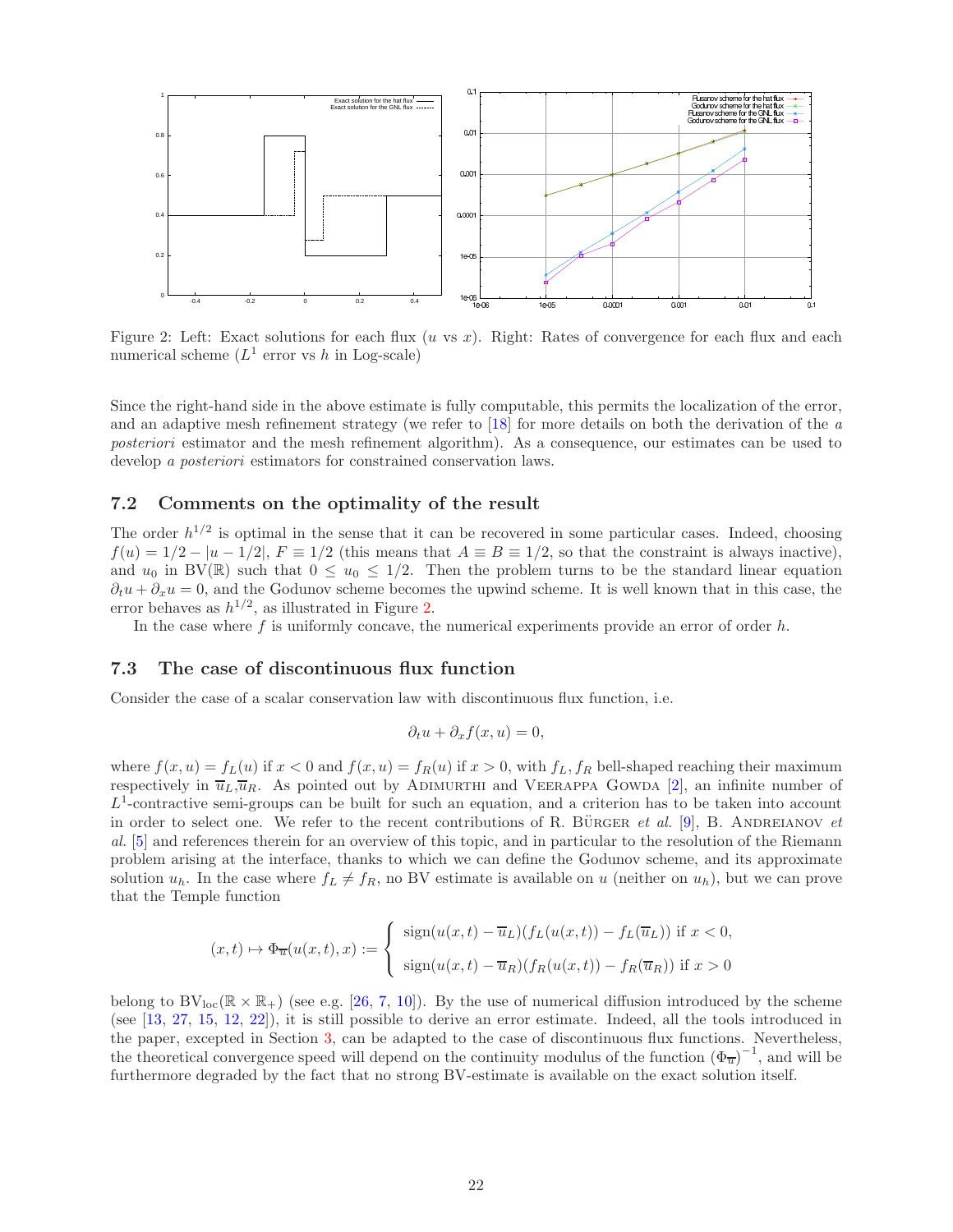## <span id="page-22-3"></span>References

- <span id="page-22-15"></span>[1] Adimurthi, S. Mishra, and G. D. Veerappa Gowda. Optimal entropy solutions for conservation laws with discontinuous flux-functions. J. Hyperbolic Differ. Equ.,  $2(4)$ :783–837, 2005.
- <span id="page-22-5"></span>[2] Adimurthi and G. D. Veerappa Gowda. Conservation law with discontinuous flux. J. Math. Kyoto Univ., 43(1):27–70, 2003.
- <span id="page-22-2"></span>[3] B. Andreianov and C. Cancès. The Godunov scheme for scalar conservation laws with discontinuous bell-shaped flux functions. To appear in Appl. Math. Lett. (DOI: 10.1016/j.aml.2012.02.044), 2012.
- [4] B. Andreianov, P. Goatin, and N. Seguin. Finite volume schemes for locally constrained conservation laws. Numer. Math., 115(4):609–645, 2010. With supplementary material available online.
- <span id="page-22-4"></span>[5] B. Andreianov, K. H. Karlsen, and N. H. Risebro. A theory of  $L^1$ -dissipative solvers for scalar conservation laws with discontinuous flux. Arch. Ration. Mech. Anal., 201(1):27–86, 2011.
- <span id="page-22-10"></span>[6] H. Attouch, G. Buttazzo, and G. Michaille. Variational analysis in Sobolev and BV spaces, volume 6 of MPS/SIAM Series on Optimization. Society for Industrial and Applied Mathematics (SIAM), Philadelphia, PA, 2006. Applications to PDEs and optimization.
- <span id="page-22-17"></span>[7] F. Bachmann. Analysis of a scalar conservation law with a flux function with discontinuous coefficients. Adv. Differential Equations, 9(11-12):1317–1338, 2004.
- <span id="page-22-13"></span>[8] F. Bouchut and B. Perthame. Kružkov's estimates for scalar conservation laws revisited. Trans. Amer. Math. Soc., 350(7):2847–2870, 1998.
- <span id="page-22-16"></span>[9] R. B¨urger, K. H. Karlsen, and J. D. Towers. An Engquist-Osher-type scheme for conservation laws with discontinuous flux adapted to flux connections. SIAM J. Numer. Anal., 47(3):1684–1712, 2009.
- <span id="page-22-18"></span>[10] C. Cancès. Asymptotic behavior of two-phase flows in heterogeneous porous media for capillarity depending only on space. I. Convergence to the optimal entropy solution.  $SIAM J. Math. Anal., 42(2):946-971$ , 2010.
- <span id="page-22-11"></span><span id="page-22-6"></span>[11] C. Cancès and T. Gallouët. On the time continuity of entropy solutions. J. Evol. Equ., 11(1):43–55, 2011.
- [12] C. Chainais-Hillairet. Finite volume schemes for a nonlinear hyperbolic equation. Convergence towards the entropy solution and error estimate. M2AN Math. Model. Numer. Anal., 33(1):129–156, 1999.
- <span id="page-22-19"></span>[13] B. Cockburn, F. Coquel, and P. G. LeFloch. An error estimate for finite volume methods for multidimensional conservation laws. Math. Comp., 63(207):77–103, 1994.
- <span id="page-22-0"></span>[14] R. M. Colombo and P. Goatin. A well posed conservation law with a variable unilateral constraint. J. Differential Equations, 234(2):654–675, 2007.
- <span id="page-22-12"></span>[15] R. Eymard, T. Gallouët, M. Ghilani, and R. Herbin. Error estimates for the approximate solutions of a nonlinear hyperbolic equation given by finite volume schemes. IMA J. Numer. Anal., 18(4):563–594, 1998.
- <span id="page-22-9"></span>[16] R. Eymard, T. Gallouët, and R. Herbin. Finite volume methods. Ciarlet, P. G. (ed.) et al., in Handbook of numerical analysis. North-Holland, Amsterdam, pp. 713–1020, 2000.
- <span id="page-22-8"></span>[17] E. Godlewski and P.-A. Raviart. *Hyperbolic systems of conservation laws*, volume  $3/4$  of *Mathématiques* & Applications (Paris) [Mathematics and Applications]. Ellipses, Paris, 1991.
- <span id="page-22-14"></span>[18] D. Kröner and M. Ohlberger. A posteriori error estimates for upwind finite volume schemes for nonlinear conservation laws in multidimensions. Math. Comp., 69(229):25–39, 2000.
- <span id="page-22-1"></span>[19] S. N. Kruˇzkov. First order quasilinear equations with several independent variables. Mat. Sb. (N.S.), 81 (123):228–255, 1970.
- <span id="page-22-7"></span>[20] N. N. Kuznetsov. Accuracy of some approximate methods for computing the weak solutions of a firstorder quasi-linear equation. USSR Comput. Math. and Math. Phys., 16:105–119, 1976.